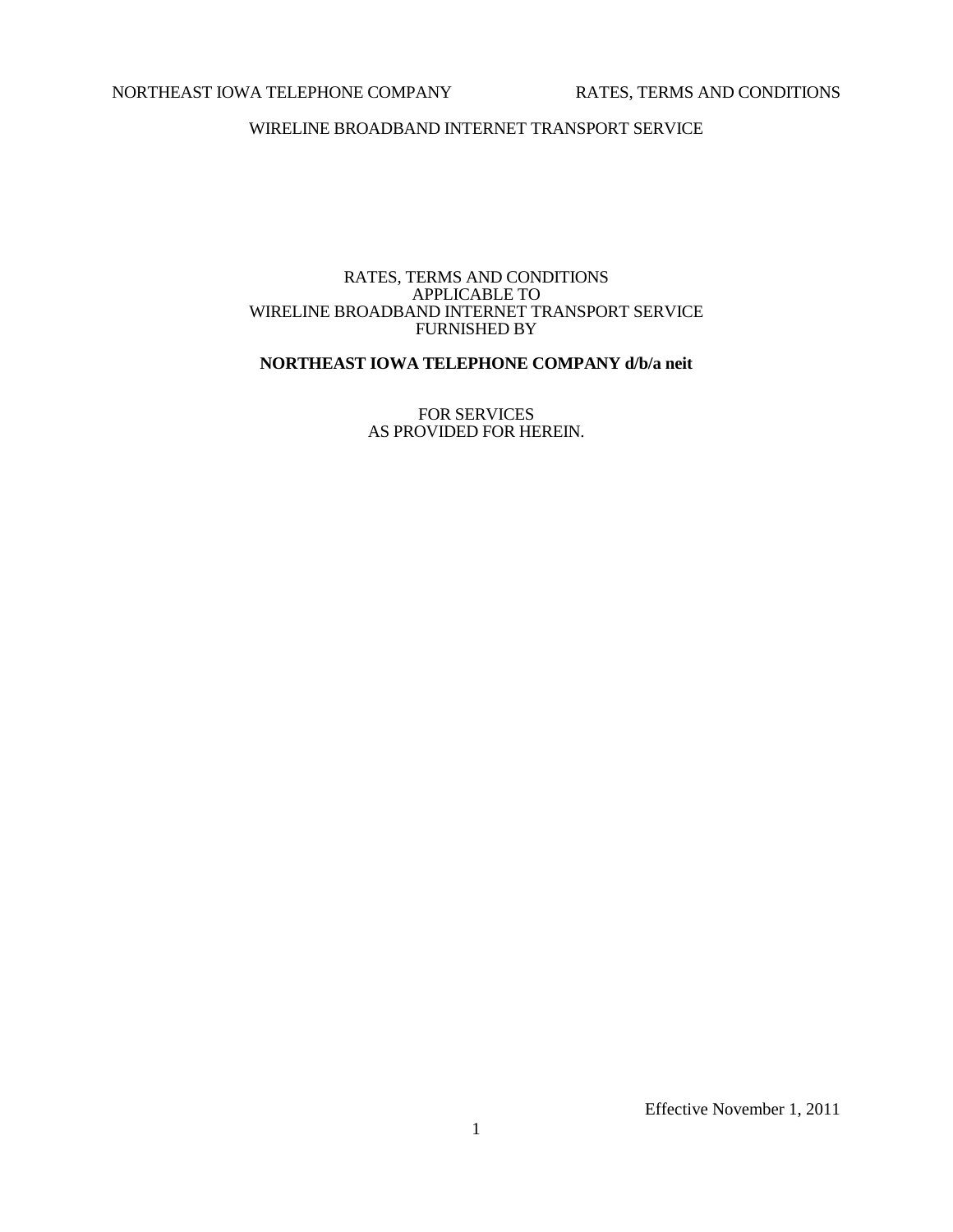# **TABLE OF CONTENTS**

# **Section 1: General**

- 1.1 Application of Rates, Terms and Conditions<br>1.2 Definitions
- Definitions

# **Section 2: Terms and Conditions**

- 2.1 Undertaking of the Company
	- 2.1.A Scope
	- 2.1.B Limitations
- 2.2 Obligations of the Customer<br>2.3 Liabilities of the Company
- 2.3 Liabilities of the Company<br>2.4 Application for Service
- Application for Service
- 2.5 Executed Agreements
	- 2.5.A Agreement<br>2.5.B Technical S
	- Technical Standards Supplement ("TS Supplement")
- 2.6 Charges and Payments for Service
	- 2.6.A Deposits
	- 2.6.B Description of Payment and Billing Periods<br>2.6.C Taxes and Other Charges
	- Taxes and Other Charges
	- 2.6.D Payment and Late Payment Charge<br>2.6.E Credit Allowance/Service Interrupti
	- 2.6.E Credit Allowance/Service Interruptions<br>2.6.F Service Interruption Measurement
	- Service Interruption Measurement
- 2.7 Termination or Denial of Service by the Company
- 2.8 Billing Disputes

# **Section 3: Description of Service**

- 3.1 General
	- 3.1.A ATM-CRS Network Ethernet Connections
	- 3.1.B Special Access High Capacity Connection
	- 3.1.C Designated End User Premises
- 3.2 Service Options<br>3.3 WBITS Provisio
	- WBITS Provisioning
		- 3.3.A Responsibility of the Company
		- 3.3.B Responsibility of the Customer
- 3.4 Rate Regulations
	- 3.4.A Rate Elements
	- 3.4.B Changes
	- 3.4.C Line Conditioning
	- 3.4.D Minimum Period<br>3.4.E Moves
	- $3.4.E$
	- 3.4.F WBITS Term and Volume Discount Plan (TVP) Rates

# **Section 4: Rates and Charges**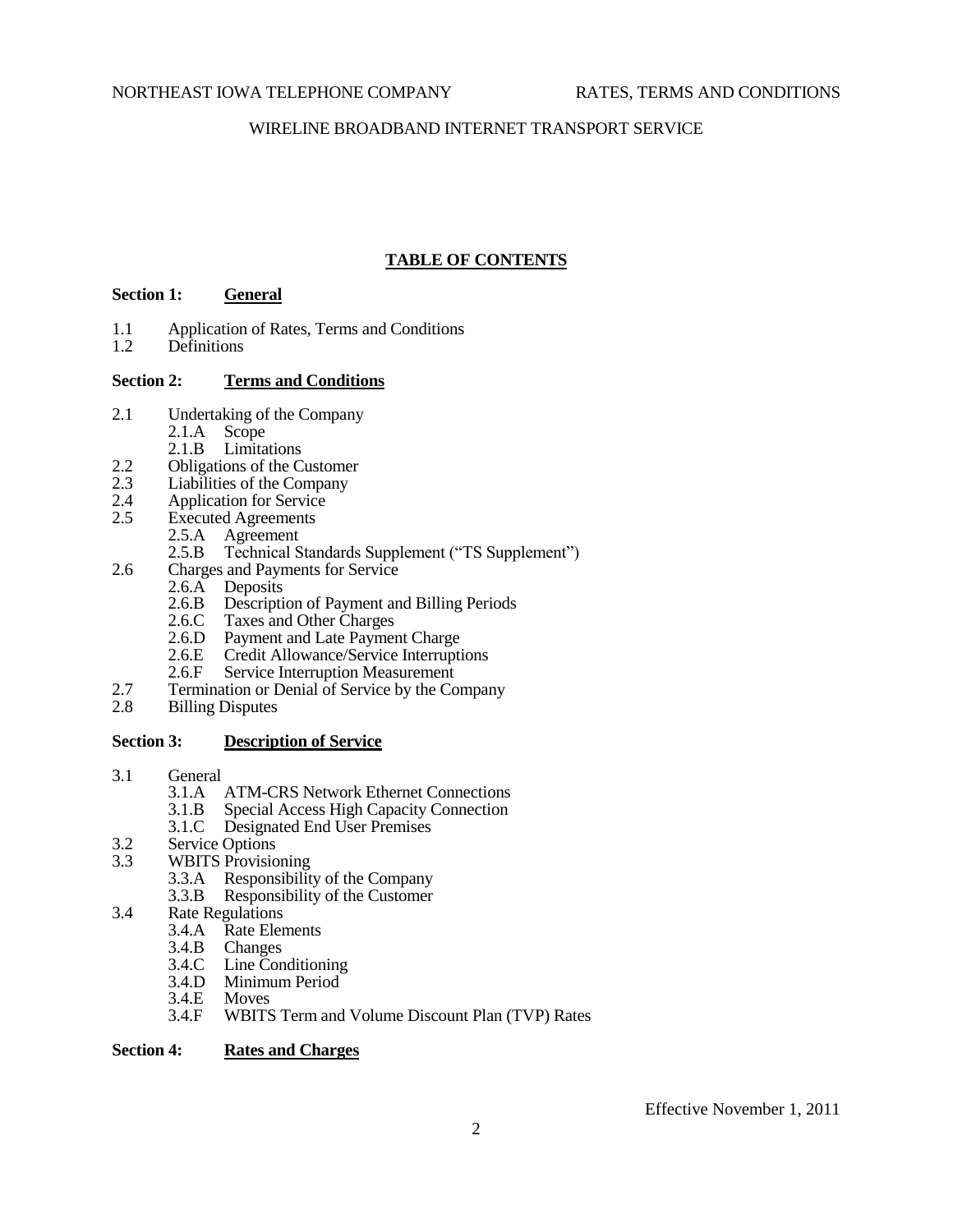# **1. General**

# 1.1 Application of Rates, Terms and Conditions

- 1.1.A Northeast Iowa Telephone Company d/b/a neit, is an incumbent local exchange carrier ("ILEC"), study area designation 351230 and FCC Form 499 Filer ID 804732, operating in the state of Iowa, and is hereinafter referred to as the "Company."
- 1.1.B The rates, terms and conditions contained within this document, hereinafter referred to as "Rates, Terms and Conditions," are applicable to the Company's provision of Wireline Broadband Internet Transport Service ("WBITS"), hereinafter collectively or individually referred to alternatively as "Service" or Wireline Broadband Internet Transport Service or "WBITS", as specified herein. Service is furnished subject to the availability of facilities and subject to transmission, atmospheric and like conditions. By accepting Service from the Company, the Customer accepts these Rates, Terms and Conditions as a binding agreement between the Customer and the Company.
- 1.1.C The Company offers the Services pursuant to the Rates, Terms and Conditions and subject to the jurisdiction of the Federal Communications Commission ("FCC") pursuant to Title II of the Communications Act of 1934, as Amended (47 USC § 201-276), on a common-carriage permissively detariffed basis.
- 1.1.D The Company offers Services where technically feasible within its incumbent local exchange carrier ("ILEC") exchange boundaries in the state of Iowa. For purposes of interstate services, including permissively detariffed WBITS as is comprehended by the Services, the Company's serving area is identified as a study area with a discrete Study Area Code ("SAC"): 351230.
- 1.1.E The provision of Service by the Company as set forth in these Rates, Terms and Conditions does not constitute a joint undertaking with the Customer for the furnishing of any service.
- 1.1 F From time to time, the Company may at its sole discretion modify the Rates, Terms and Conditions. Modification will be effective thirty (30) days after both posting of revised Rates, Terms and Conditions on the Company's Internet web site and mailing by United States Postal Service a copy of the revised Rates, Terms and Conditions to all Customers currently a party to an executed Agreement as described in Section 2.5 following.

# 1.2 Definitions

Certain terms used throughout these Rates, Terms and Conditions are defined as follows:

1.2.A Application for Service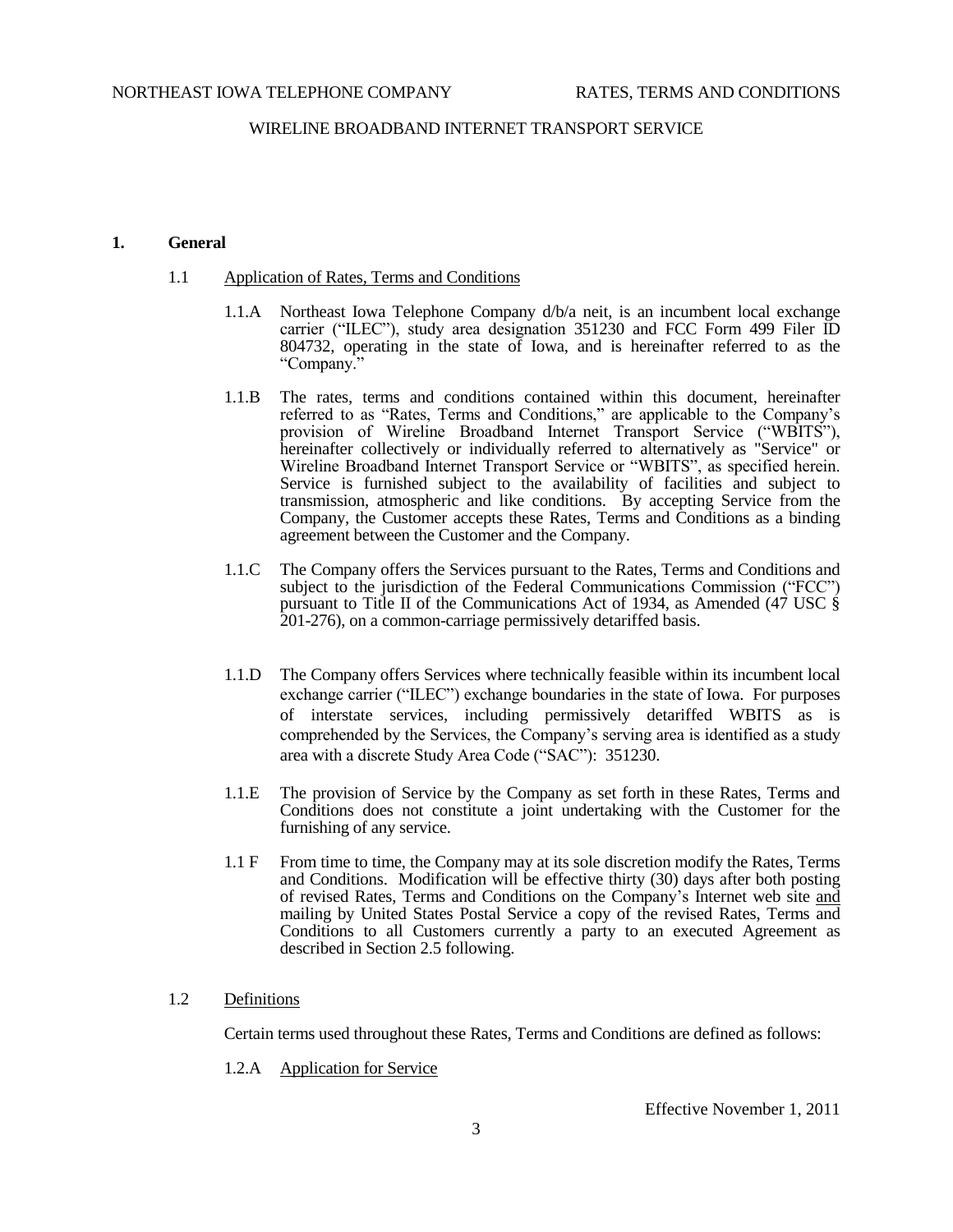A standard order form which includes all pertinent billing, technical, and other descriptive information which will enable the Company to provide the Service as required.

## 1.2.B Company

Company refers to Northeast Iowa Telephone Company d/b/a/ neit, study area designation 351230 and FCC 499 Filer ID 804832, operating in the state of Iowa.

1.2.C Customer

Any individual, partnership, association, trust, corporation, cooperative or governmental agency or other entity which utilizes the Services provided by the Company. A Customer, as set forth herein, is responsible for the payment of charges and for compliance with all applicable terms of the Rates, Terms and Conditions.

### 1.2.D Customer Provided Equipment

Terminal Equipment or facilities provided by persons other than the Company and connected to the Company's Services and/or facilities.

### 1.2.E Data-Only WBITS

The term "data-only" when used in the context of WBITS refers to provision of the service over a line that does not also carry local exchange switched voice telephone service to the customer premises. Data-Only WBITS is also commonly called "Naked DSL."

## 1.2.F Digital Subscriber Line ("DSL") Access Service Connection Point

The term "Digital Subscriber Line (DSL) Access Service Connection Point" is a location designated by the Company that serves as an aggregation point for the collection of Company WBITS traffic from multiple Digital Subscriber Line Access Multiplexers (DSLAMs) or comparable packet-mode data modem equipment. Network Service Providers establish connections to the Company's WBITS network at the Company designated DSL Access Service Connection Point.

# 1.2.G Ethernet

Ethernet is a physical link protocol reflecting the two lowest layers of the DNA/OS1 model. Ethernet networks can generally connect to Asynchronous Transfer Mode – Cell Relay Service ("ATM-CRS") networks at port speeds of 10 Mbps, 100 Mbps and one billion bits per second (1 Gigabit or "Gbps"), subject to availability of port connections at the desired speed. Standards applicable to Ethernet transmission are established by the Institute of Electrical and Electronics Engineers ("IEEE").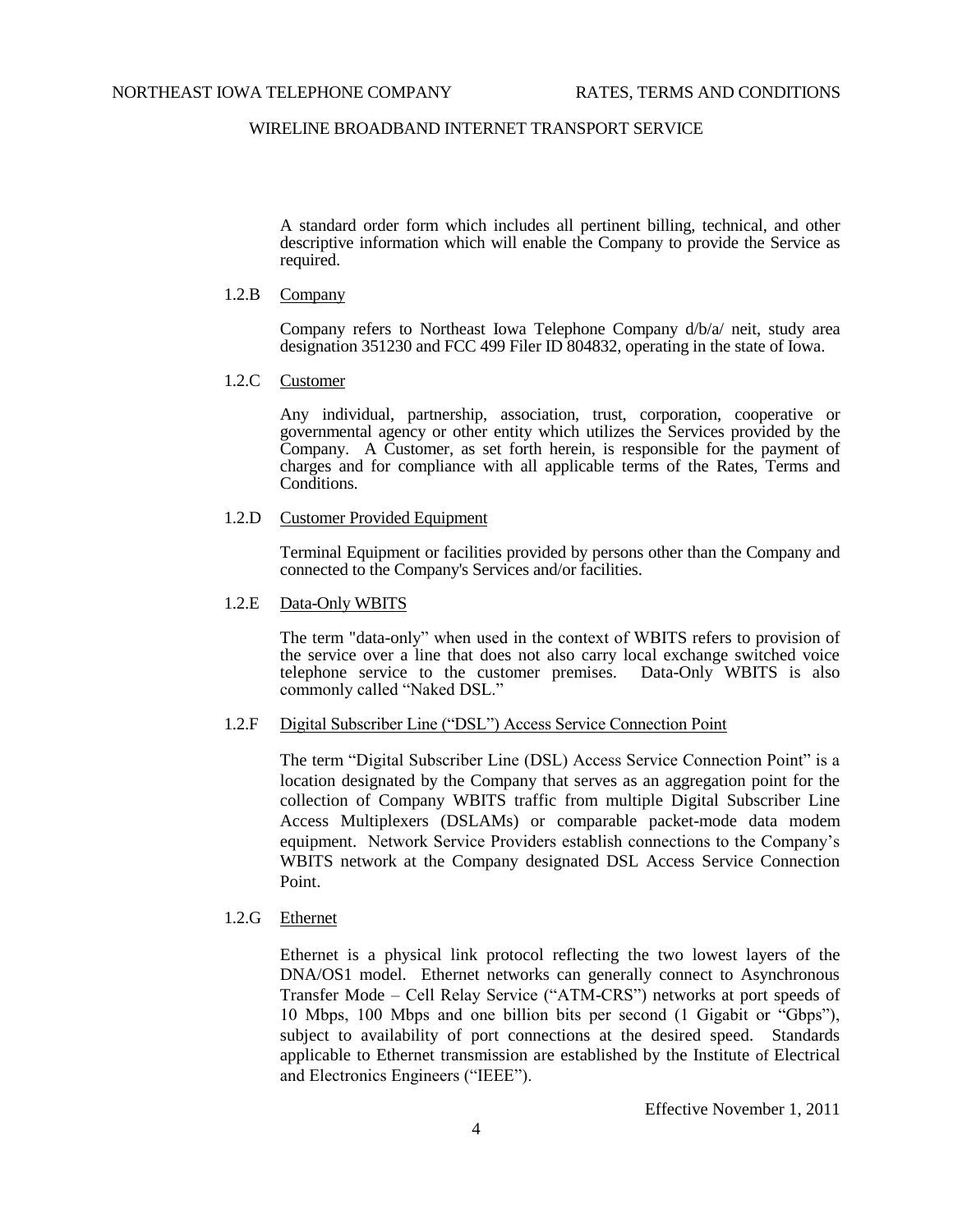# 1.2.H Incumbent Local Exchange Carrier ("ILEC")

Incumbent Local Exchange Carrier ("ILEC") has the same meaning as Section 251(h) of the Communications Act, as Amended 47 U.S.C. § 251(h)(1).

(1) DEFINITION.--For purposes of this section, the term ''incumbent local exchange carrier'' means, with respect to an area, the local exchange carrier that- $(A)$  on the date of enactment of the Telecommunications Act of 1996, provided telephone exchange service in such area; and (B)(i) on such date of enactment, was deemed to be a member of the exchange carrier association pursuant to section 69.601(b) of the Commission's regulations (47  $C.F.R.$  69.601(b)); Or (ii) is a person or entity that, on or after such date of enactment, became a successor or assign of a member described in clause (i).

## 1.2.I Internet

The Internet is "the international computer network of both Federal and non-Federal interoperable packet switched data networks.". 47 USC §230(f)(1). The Internet is also described as "the combination of computer facilities and electromagnetic transmission media, and related equipment and software, comprising the interconnected worldwide network of computer networks that employ the Transmission Control Protocol/Internet Protocol or any successor protocol to transmit information.". 47 USC §231(e)(3).

1.2.J Internet Protocol ("IP")

The Internet Protocol ("IP") is the industry standard method or [protocol](http://searchnetworking.techtarget.com/sDefinition/0,,sid7_gci212839,00.html) by which [data](http://searchdatamanagement.techtarget.com/sDefinition/0,,sid91_gci211894,00.html) is sent from one computer to another on the [Internet.](http://searchvb.techtarget.com/sDefinition/0,,sid8_gci212370,00.html)

1.2.K Internet Service Provider ("ISP")

An Internet Service Provider (ISP) is an organization that provides access to the Internet. The ISP provides the username and password to the end user Internet customer.

1.2.L kbps

kbps is the widely recognized abbreviation for "kilobits per second", a measure of data transfer speed. The "k" in kbps is lowercase to indicate measurement in decimal, i.e. 1 kbps is 1,000 kilobits per second.

1.2.M Mbps

Mbps is the widely recognized abbreviation for "megabits per second", indicating a data transfer speed of one million bits per second.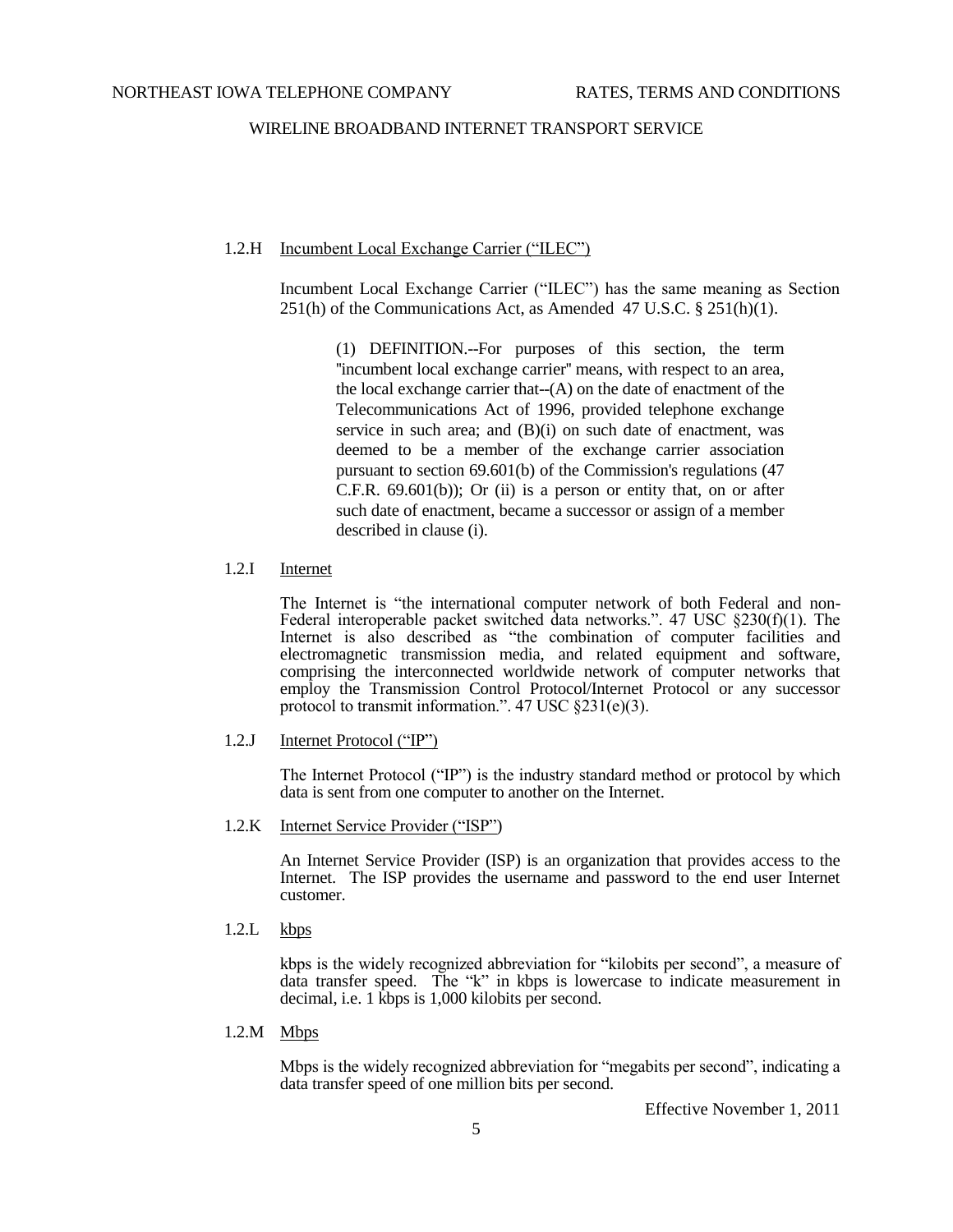- 1.2.N Multi-Media Multi-Media refers to data transport services that include data, text, audio, and visual content through use of Internet Protocol.
- 1.2.O National Exchange Carrier Association ("NECA") Tariff F.C.C. No. 5

The National Exchange Carrier Association ("NECA") Tariff F.C.C. No. 5 is the interstate access tariff filed by NECA on behalf of members of NECA. The Company is a member of NECA and a participant in the NECA Common Line and Traffic Sensitive Pools. Additionally, the Company is an issuing carrier for NECA Tariff F.C.C. No. 5. Because the Company is an issuing carrier, it is pursuant to the rates and regulations of NECA Tariff F.C.C. No. 5 that Customers must order interstate access services provided by the Company, including Special Access or ATM-CRS transport required for connection to the Company's WBITS network at the Company's DSL Access Connection Point

1.2.P Network Service Providers

Network Service Providers are Internet Service Providers (ISPs) or Multi-Media providers who provide retail services to end user customers based on transmission of data through use of Internet Protocol.

1.2.Q Rates, Terms and Conditions

Rates, Terms and Conditions refers to this document as a whole comprising the rates, terms and conditions applicable to the provision of Services to Customers by the Company.

1.2.R Service

The offerings of the Company comprising Wireline Broadband Internet Transport Service ("WBITS").

1.2.S Telecommunications

The transmission of voice communications or, subject to the transmission capabilities of the service, the transmission of data, facsimile, signaling, metering, or any other form of intelligence.

1.2.T Voice-Data WBITS

The term "Voice-Data" when used in the context of WBITS refers to provision of the service over a line that also carries local exchange switched voice service to the customer premises.

1.2.U Wireline Broadband Internet Transport Service ("WBITS")

Wireline Broadband Internet Transport Service ("WBITS") is a high-speed data access service that is made available to Network Service Providers for connection to the Company's end user customers over existing company local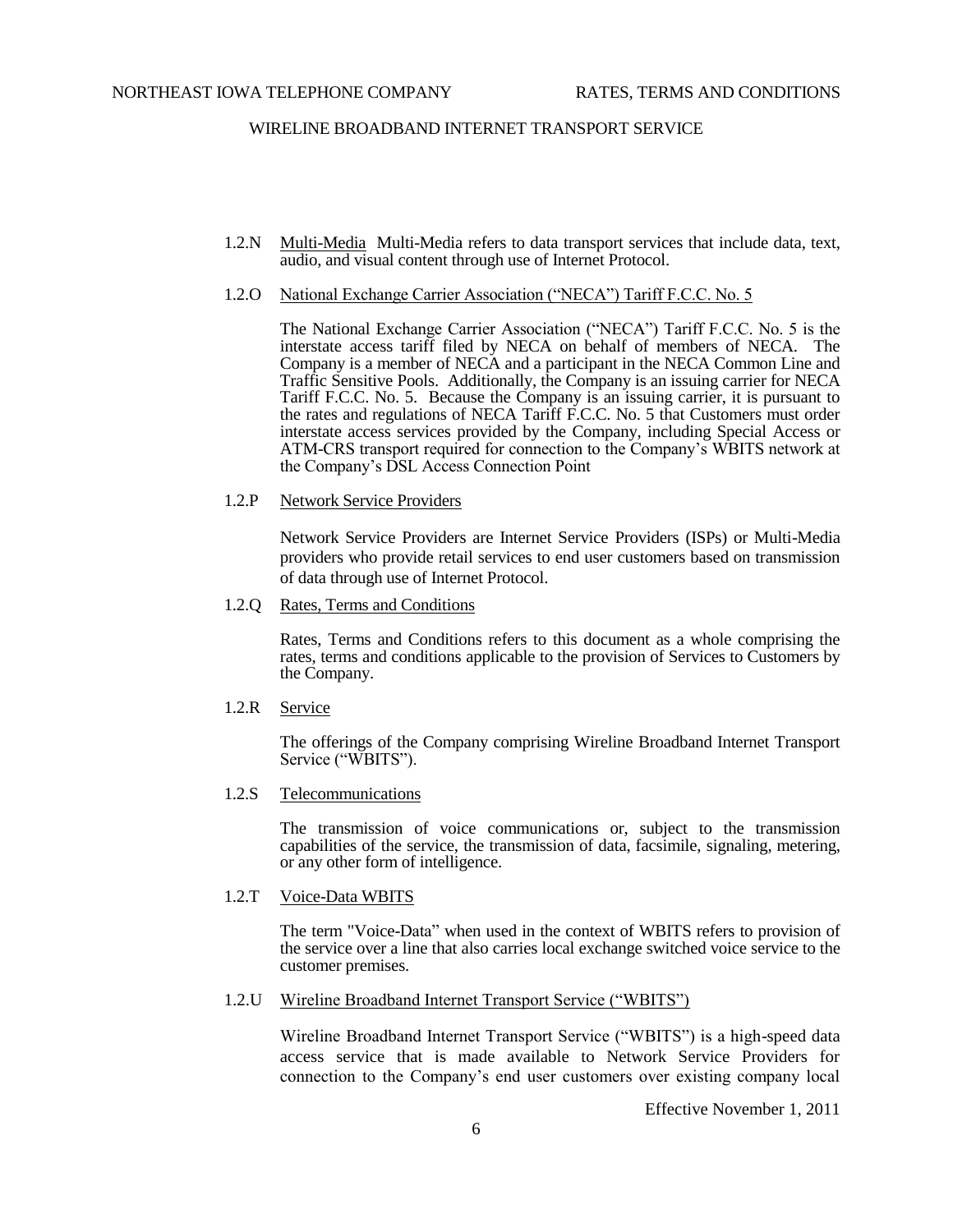exchange facilities for provision broadband services employing Internet Protocol.

# **2. Terms and Conditions**

- 2.1 Undertaking of the Company
	- 2.1.A Scope

The Company makes Services available to Network Service Providers. Services are described in Section 3 of these Rates, Terms and Conditions.

Connecting the Customer's network to the Company's WBITS network requires the Customer to order by the Customer Special Access or Asynchronous Transfer Mode-Cell Relay Service ("ATM-CRS") transport services sufficient to carry the Customer's data between its premises and the Company's designated DSL Access Connection Point. Special Access and ATM-CRS transport services within the Company's serving area must be obtained from the Company under National Exchange Carrier Association (NECA) Tariff F.C.C. No. 5. The Company is an issuing carrier for NECA Tariff F.C.C. No. 5 and bills Customers the rates established in NECA Tariff F.C.C. No. 5 for services ordered pursuant thereto.

NECA Tariff F.C.C. No. 5 regulations and rates respecting Asymmetric Digital Subscriber Line ("ADSL") Access Service, Symmetric Digital Subscriber Line ("SDSL") Access Service or Multi-Line-Virtual Channel Service do not apply to any service provided by the Company. Instead, the Company makes available WBITS on a permissively detariffed, common carriage basis under these Rates, Terms and Conditions.

## 2.1.B Limitations

- (1) The Services provided pursuant to these Rates, Terms and Conditions are offered subject to the availability of facilities and the other provisions of these Rates, Terms and Conditions.
- (2) The Company does not undertake to transmit communications or messages, but rather furnishes facilities, Service and equipment for such transmissions by the Customer.
- (3) The Company retains the right to deny Service to any Customer that fails to comply with the rules and regulations of these Rates, Terms and Conditions, or other applicable rules, regulations or laws.

#### 2.2 Obligations of the Customer

2.2.A All Customers assume general responsibilities in connection with the provision and use of the Company's Service. General responsibilities are described in this section. When facilities, equipment, and/or communication systems provided by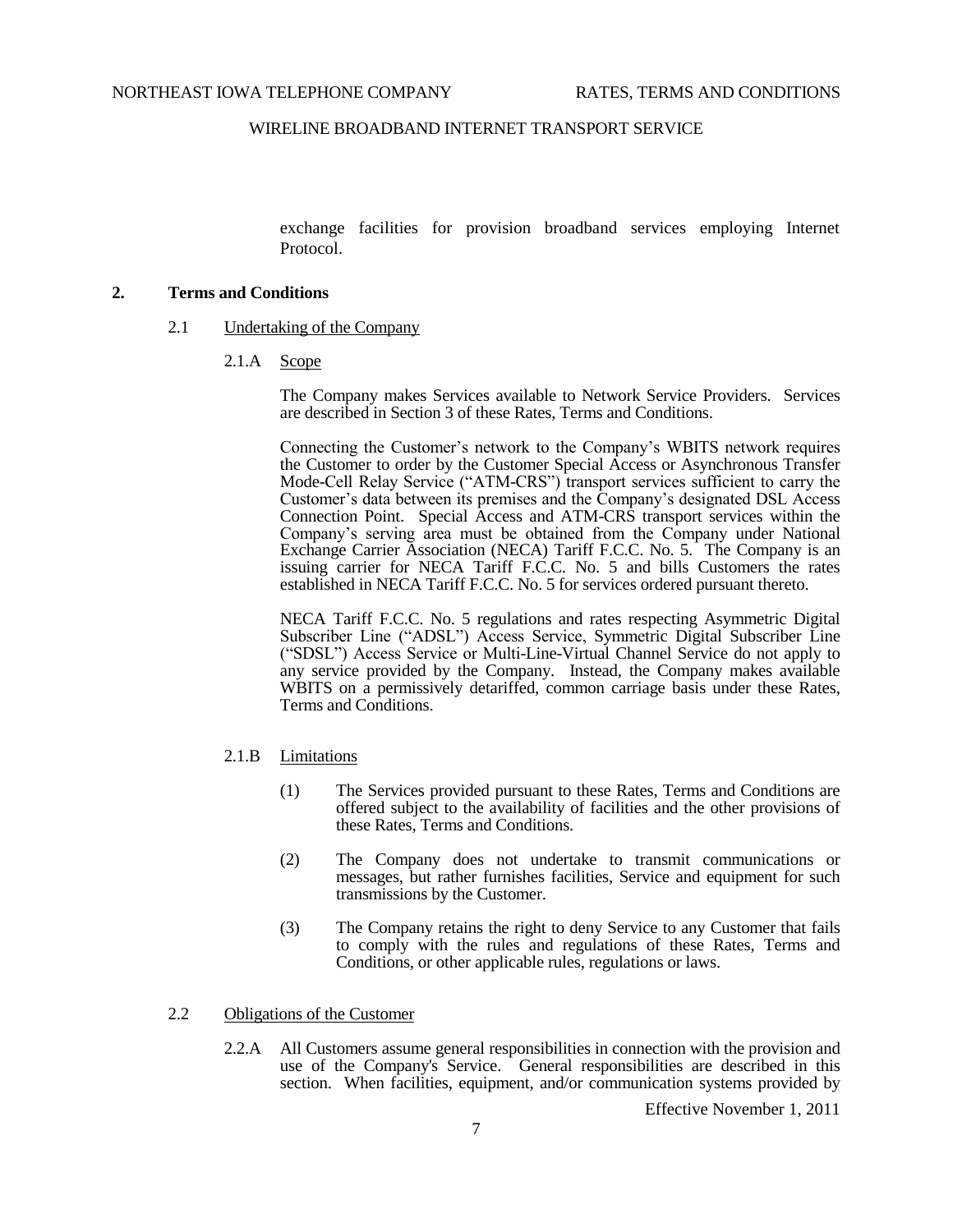others are connected to the Company's facilities, the Customer assumes the additional responsibilities as set forth in Section 2.2, herein.

- 2.2.B The Customer is responsible for the payment of all charges for any and all Services or facilities provided by the Company to the Customer.
- 2.2.C The Customer shall indemnify and save harmless the Company from and against all loss, liability, damage and expense, including reasonable counsel fees, due to claims for libel, slander, or infringement of copyright or trademark in connection with any material transmitted by the Customer using the Company's Services; and any other claim resulting from any act or omission of the Customer in the use of the Company's facilities.
- 2.2.D Dealings with End User Customers
	- (1) The Customer will deal directly with its end user customers with respect to all matters pertaining to the service provided, including marketing, sales, ordering, installation, maintenance, trouble reporting, repair, billing and collections. The Customer will not direct its end users to contact the Company for any aspect of the service the Customer provides.
	- (2) The Customer will submit orders for WBITS to the Company in a format and manner designated by the Company.
	- (3) The Customer will obtain the appropriate authorization to allow the Company to provision WBITS Voice-Data Service over the Customer's end user's existing telephone exchange service line.
- 2.2.E The Customer shall reimburse the Company for damages to the Company's facilities caused by any negligence or willful act or acts on the part of the Customer.
- 2.2.F In the event a suit is brought by the Company, or an attorney is retained by the Company to collect any bill or enforce the terms of these Rates, Terms and Conditions against a Customer, that Customer shall be responsible for payment of all reasonable attorney's fees, court costs, costs of investigation and any and all other related costs and expenses incurred by the Company in connection therewith.
- 2.2.G The Customer understands that the Services are furnished subject to the condition that there will be no abuse, fraudulent and/or illegal use thereof. Such activity includes, but is not limited to:
	- (1) Using the Service for any purpose which is in violation of any law.
	- (2) Obtaining or attempting to obtain Services through any scheme, false representation and/or use of any fraudulent means or devices whatsoever with the intent to avoid payment, in whole or in part, of charges for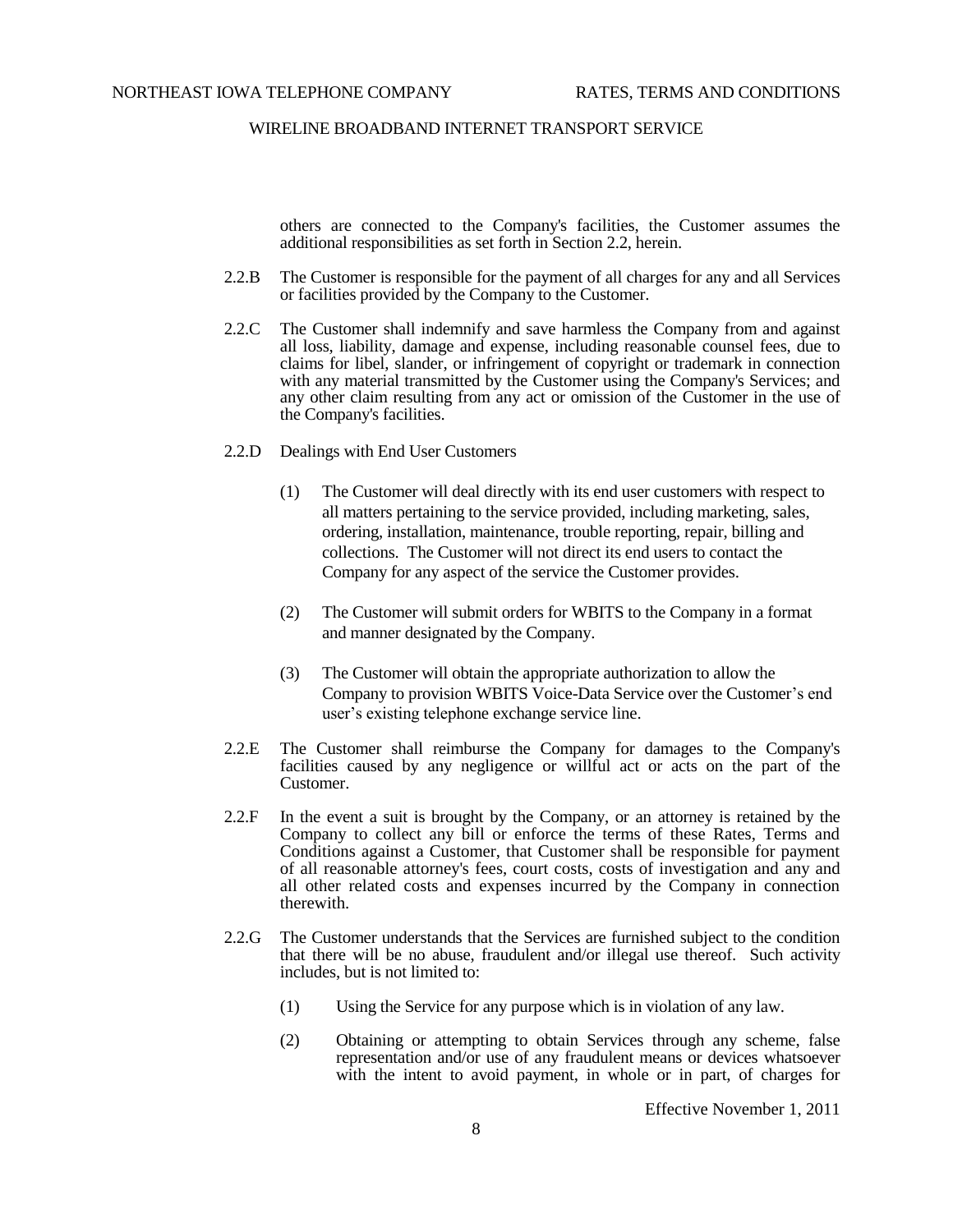Services, or assisting any other person or firm in such regard.

- (3) Using the Services in a manner that interferes unreasonably with the use of Service by one or more other Customers.
- 2.3 Liabilities of the Company

Except as stated in this Section 2.3, the Company shall have no liability or damages of any kind arising out of or related to events, acts, rights or privileges contemplated in the Rates, Terms and Conditions.

- 2.3.A The liability of the Company for damages resulting in whole or in part from or arising in connection with the furnishing of Service under the Rates, Terms and Conditions including, but not limited to, mistakes, omissions, interruptions, delays, errors or other defects or misrepresentations shall not exceed an amount equal to the charges under the Rates, Terms and Conditions applicable to the specific call (or portion thereof) that was affected. No other liability shall attach to the Company.
- 2.3.B The Company shall not be liable for any failure of performance hereunder due to causes beyond its control, including, but not limited to: (1) acts of God, fires, flood or other catastrophes; (2) any law, order, regulation, directive, action or request of the United States Government, or any other government, including state and local governments having jurisdiction over the Company, or of any department, agency, bureau, corporation or other instrumentality of any one or more of said governments, or of any civil or military authority; or (3) national emergencies, insurrections, riots, wars or other labor difficulties.
- 2.3.C The Company shall not be liable for any act or omission of any other entity furnishing facilities, equipment, or services used by a Customer, with the Company's Services. In addition, the Company shall not be liable for any damages or losses due to the failure or negligence of any Customer or due to the failure of Customer provided equipment, facilities or services.
- 2.4 Application for Service

The Customer must place an Application for Service with the Company to initiate, cancel or change the Services provided pursuant to these Rates, Terms and Conditions. Applications for Services may be either in writing or orally and provide, at a minimum, the following information:

- 2.4.A Customer's name(s), telephone number(s) and address(es). In the case of a corporation or partnership, a designated officer or agent shall be named as the contact person for such corporation or partnership.
- 2.4.B Name(s), address(es) and telephone number(s) of person(s) to whom notices from the Company to the Customer shall be addressed, if different from (A) above.
- 2.5 Executed Agreements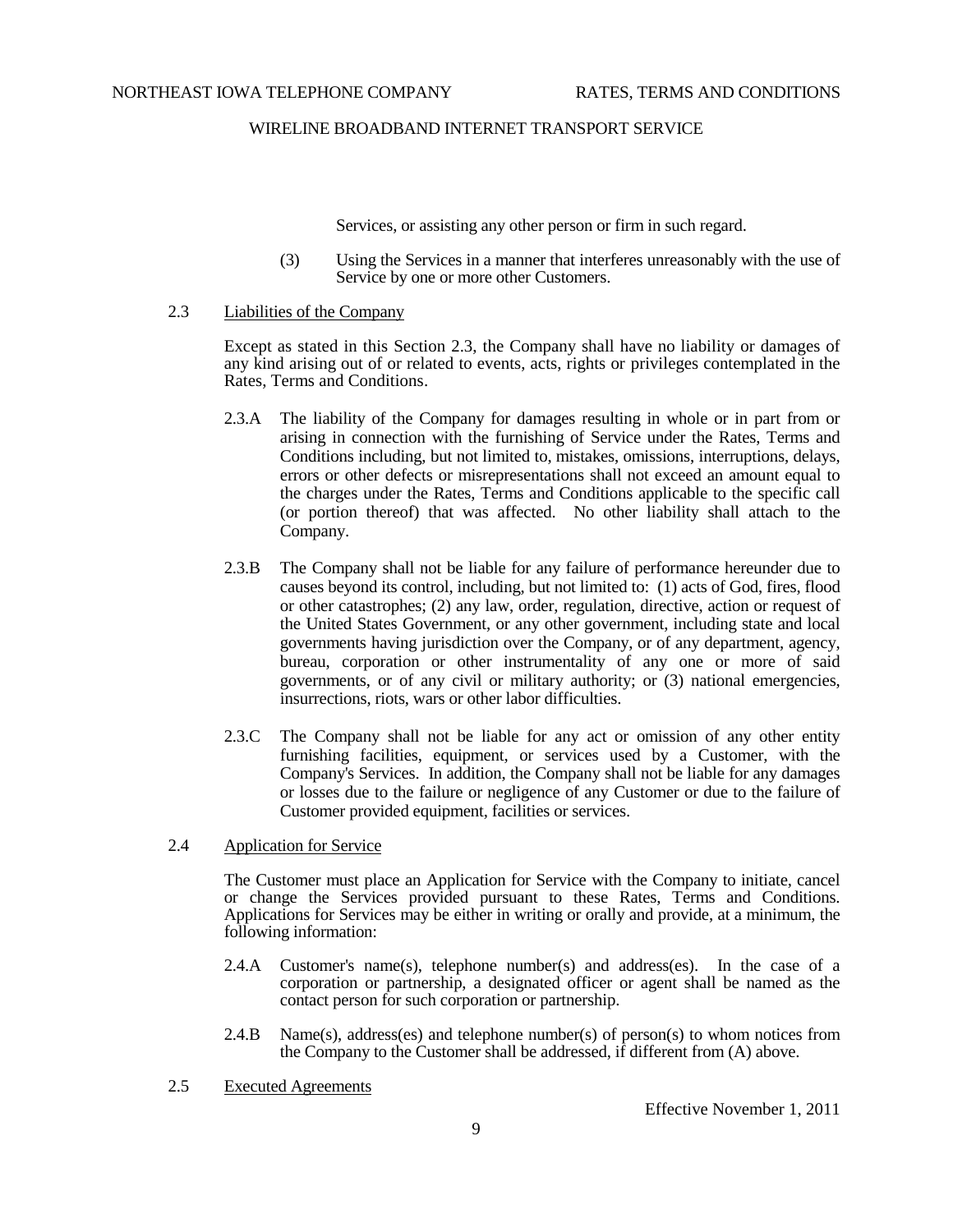# 2.5.A Agreement

The Company and the Customer shall execute an agreement ("Agreement") setting forth, based on the Customer's Application for Service, the specific services available under the Rates, Terms and Conditions that the Customer is ordering, the terms and volume commitments the Customer is establishing, the type and volume of transport service the Customer is ordering under NECA Tariff F.C.C. No. 5. The Agreement shall incorporate by reference these Rates, Terms and Conditions. The Rates, Terms and Conditions incorporated by reference into the Agreement should be the current Rates, Terms and Conditions posted on the Company's web site or delivered to the Customer by United States Postal Service.

#### 2.5.B Technical Standards Supplement ("TS Supplement")

The Company and the Customer shall agree to the industry technical standards applicable to the transmission of data between the Customer and the Company through use of the Company's WBITS provided pursuant to these Rates, Terms and Conditions and the Agreement. The agreed to technical standards shall be documented in the Technical Standards Supplement ("TS Supplement"). The TS Supplement shall be signed by both parties and incorporated by reference into the Agreement.

The TS Supplement can be amended, from time to time, based on mutual agreement of the Customer and the Company. If an industry standard becomes obsolete or is otherwise no longer supported by vendors associated with the Company's network, any duties with respect to technical standards are vitiated. In the event the Customer and the Company do not come to agreement regarding replacement industry standards, the Company shall choose the replacement industry standard most commonly used by the industry.

#### 2.6 Charges and Payments for Service or Facilities

- 2.6.A Deposits
	- (1) The Company may, in order to safeguard its interests, require a Customer to make a suitable deposit or provide a surety bond or letter of credit in the amount of the required deposit as a guarantee of the payment of charges for Service. The Company shall have the right to require the Customer to make a deposit prior to or at any time after provision of any Service, not to exceed three (3) months estimated charges for said Service. The Company may increase the amount of the deposit to reflect increases in the Customer's annual bill. The Customer will receive a receipt for the deposit.
	- (2) Any deposit as referred to in this Section shall be held by the Company to secure the payment of the Customer's bill. At the Company's option, the deposit may be refunded or credited to the Customer at any time prior to the termination of Service.
	- (3) Interest will be paid by the Company on all sums held on deposit at the rate established statutorily for Customer deposits. The interest will be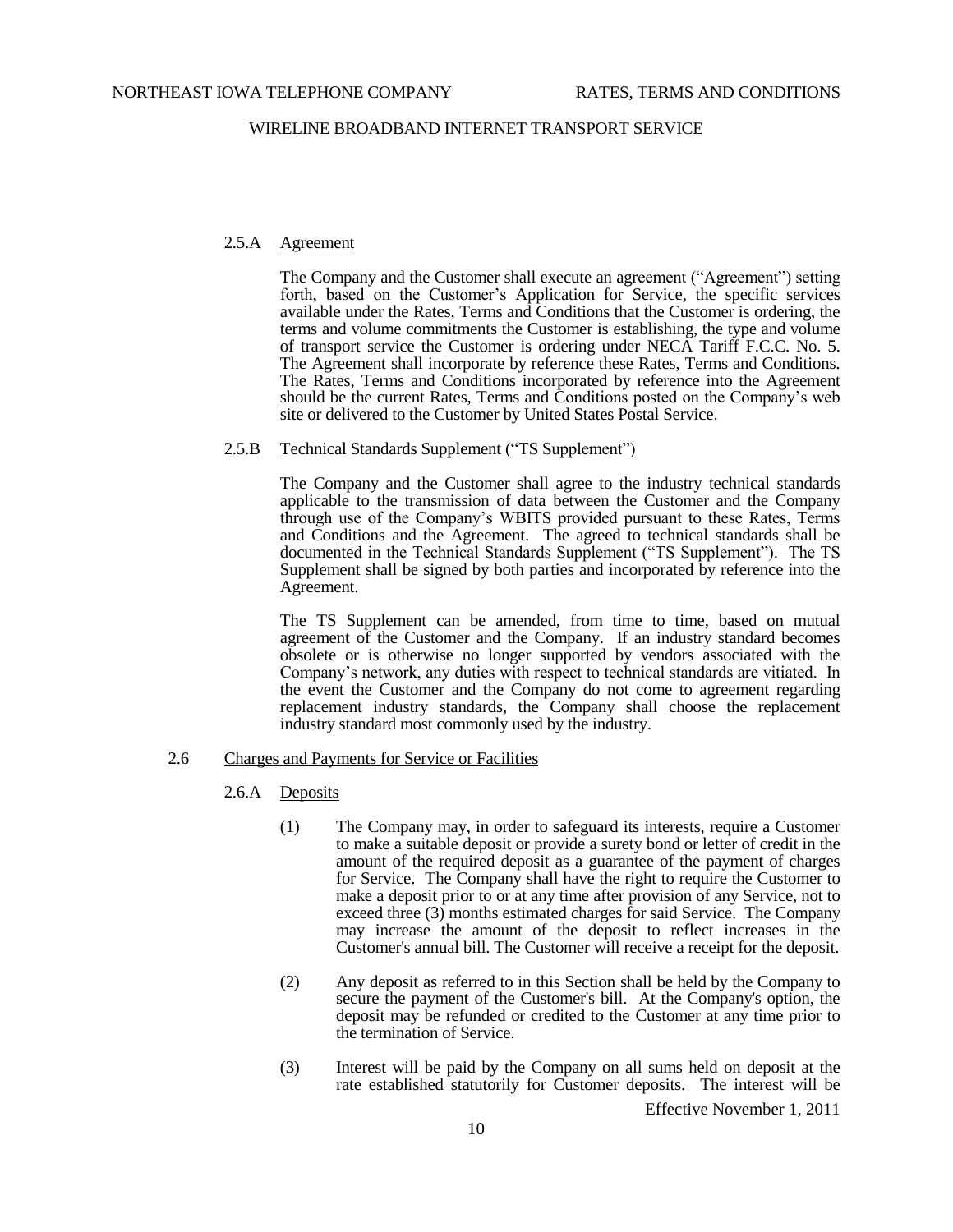accrued for the period during which the deposit is held by the Company.

- (4) The fact that a deposit is made does not relieve the Customer from making advance payments or from complying with the Company's regulations for the payment of bills in accordance with the terms herein and does not constitute a waiver or modification of the regulations of the Company providing for the discontinuance of Service for nonpayment of any sums due the Company for Service rendered.
- (5) Upon termination of Service, and assuming deposits of the Customer are not applied as indicated in Section 2.6.A.2, the deposit will be credited to the Customer's account and any credit balance will be refunded after all amounts due the Company have been paid.

### 2.6.B Description of Payment and Billing Periods

- (1) Service is provided and billed on a monthly basis. Service will continue to be provided and billed on a monthly basis until canceled by the Customer through prior written notice given to the Company.
- (2) The Company shall establish the start date for monthly bill periods and such monthly periods shall continue through the term of the Agreement.
- (3) Proration of Charges

Adjustments for the quantities of Services established or discontinued in any billing period beyond the minimum period set forth for Services in other sections of the Rates, Terms and Conditions will be prorated to the number of days based on a 30 day month.

# 2.6.C Taxes and Other Charges

In addition to payment for Services, Customer must pay all taxes, fees, surcharges and other charges that the Company bills Customer related to Services. Taxes and surcharges will be in the amounts that federal, state and local authorities require the Company to bill Customer. The Company will not provide advance notice of changes to taxes and surcharges, except as required by applicable law. All such taxes and charges shall be separately shown and charged on bills rendered by Company or its billing agent.

### 2.6.D Payment and Late Payment Charge

- (1) Payment will be due as specified on the Customer bill. Commencing after that due date, a late charge of up to the highest interest rate allowable by state law will be applied to all amounts past due.
- (2) Collection procedures and the requirement for a deposit are unaffected by the application of a late payment charge. The late payment charge does not apply to unpaid balances associated with disputed amounts. Undisputed amounts on the same bill are subject to the late payment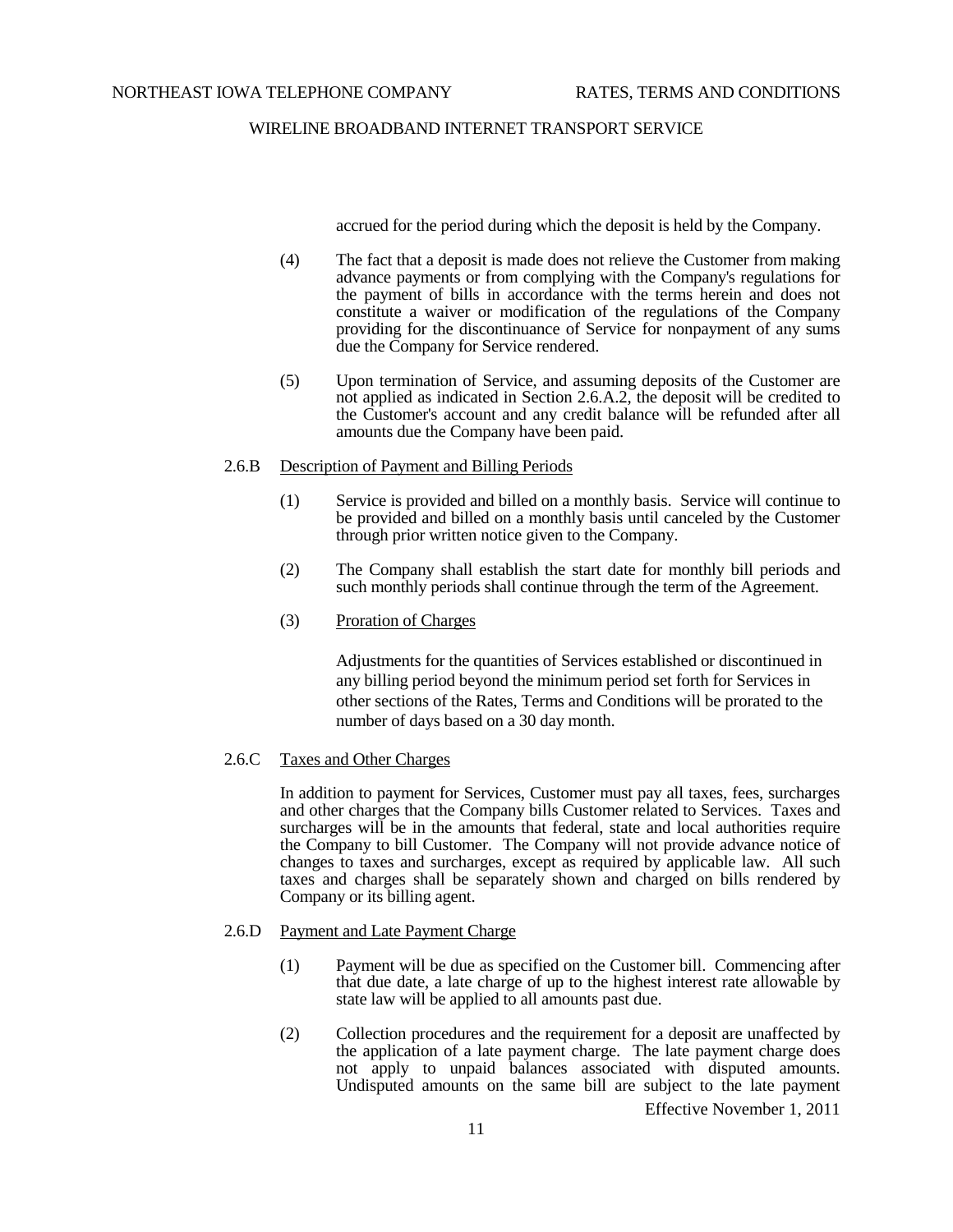charge if unpaid and carried forward to the next bill.

(3) Service may be denied or discontinued at the Company's discretion for nonpayment of amounts due the Company past the due date as specified in 2.6.D.1. Restoration of Service will be subject to all applicable installation charges.

### 2.6.E Credit Allowance/Service Interruptions

- (1) Credit for failure of Service will be allowed only when failure is caused by or occurs in the Company's facilities or equipment owned, provided and billed for by the Company. A credit allowance is not applicable for any period during which Customer cannot utilize the Service, except for such period where the Service is interrupted by the Company for access to its facilities for the purposes of investigating and clearing troubles and/or maintenance.
- (2) Credit allowances for failure of Service or equipment starts when the Customer notifies the Company of the failure and ceases when the operation has been restored and an attempt has been made to notify the Customer by the Company.
- (3) The Customer shall notify the Company of failures of Service or equipment and make reasonable attempts to ascertain that the failure is not caused by Customer Provided Equipment or Customer provided facilities, any act, or omission of the Customer, or in wiring or equipment connected to the Customer's terminal.
- (4) Only those portions of the Service or equipment operation disabled will be credited.

#### 2.6.F Service Interruption Measurement

- (1) In the event of an interruption of Service that exceeds the minimum requirements set forth in this paragraph, the Company shall make a credit allowance at the Customer's request for a pro rata adjustment of all Service charges billed by the Company for Services rendered inoperative by the interruption. The credit allowance will be computed by dividing the duration of the Service interruption measured in 24 hour days, from the time the interruption is reported to the Company, by a standard 30 day month, and then multiplying the result by the Company's fixed monthly charges for each interrupted Service.
- (2) A credit allowance will not be given for interruptions caused by the negligence or willful act of the Customer, or interruptions caused by failure of equipment or service not provided by the Company.

## 2.7 Termination or Denial of Service by the Company

2.7.A The Company may, immediately and without notice to the Customer, and without liability of any nature, temporarily deny, terminate, or suspend Service to any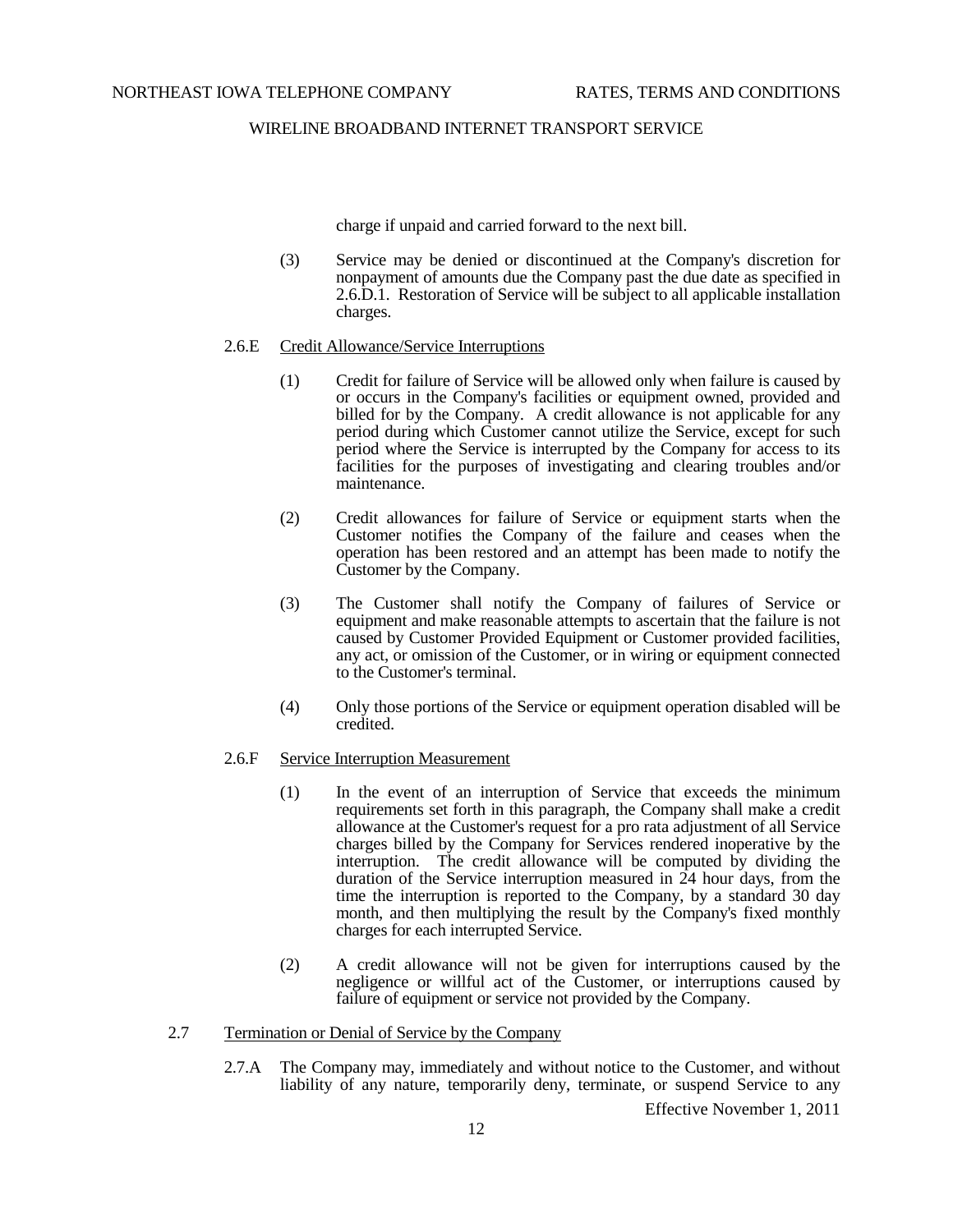#### Customer:

- (1) In the event such Customer or its agent: (a) willfully damages the Company equipment, interferes with use of the Company's Service by other Customers of the Company; (b) unreasonably places capacity demands upon the Company's facilities or Service; or (c) violates any statute or provision of law, or any rule or regulation of any state or federal regulatory agency relating to communications; or (d) otherwise fails to comply with the provisions of these Rates, Terms and Conditions or applicable law; or
- (2) In the event a Customer becomes insolvent, is the subject of any formal legal proceeding commenced in a court involving a voluntary or involuntary petition or proceeding in bankruptcy, seeks protection or relief from creditors in a formal legal proceeding after a filing for such relief, or executes an assignment for the benefit of creditors; or
- (3) In the event that the Company determines that any Service is being used fraudulently or illegally, whether by a Customer or its agent.

## 2.8 Billing Disputes

If Customer believes Customer has been billed by the Company in error, Customer must contact the Company within 60 days of the date of the bill which contains the disputed charge. Refunds or adjustments will not be issued for any charge that is more than 60 days old at the time Customer notifies the Company. Customer may withhold from payment to the Company the disputed portion of any bill pending resolution of the dispute. Customer must pay all non-disputed charges on the bill by the due date indicated on the bill. The Company will notify Customer of the results of its inquiry, and either adjust the billing, issue a credit, or notify Customer that all or a portion of the disputed amount is still owed. Customer will be required to pay such amount within 15 days thereafter, and if Customer fails to pay this amount within the time required, Customer's account will be deemed past due and unpaid and Customer's Service subject to termination under Section 2.6 above. Any payments Customer withholds pending resolution of the dispute may be subject to a late payment charge at the highest interest rate allowable by law applied to past due amounts.

### **3. Description of Service**

## 3.1 General

Wireline Broadband Internet Transport Service ("WBITS") enables data traffic generated by a Customer-provided modem to be transported from the premises of the Company's end user customer to the Company's DSL Access Service Connection Point using the Company's local exchange service facilities. A DSL Access Service Connection Point is an interconnection point designated by the Company at which the Customer may interconnect WBITS provided by the Company under the Agreement and Rates, Terms and Conditions with transmission facilities ordered by the Customer under the Company's Special Access High Capacity or Asynchronous Transfer Mode-Cell Relay Service ("ATM-CRS") offerings under NECA Tariff F.C.C. No. 5. The DSL Access Service Connection Point aggregates WBITS data.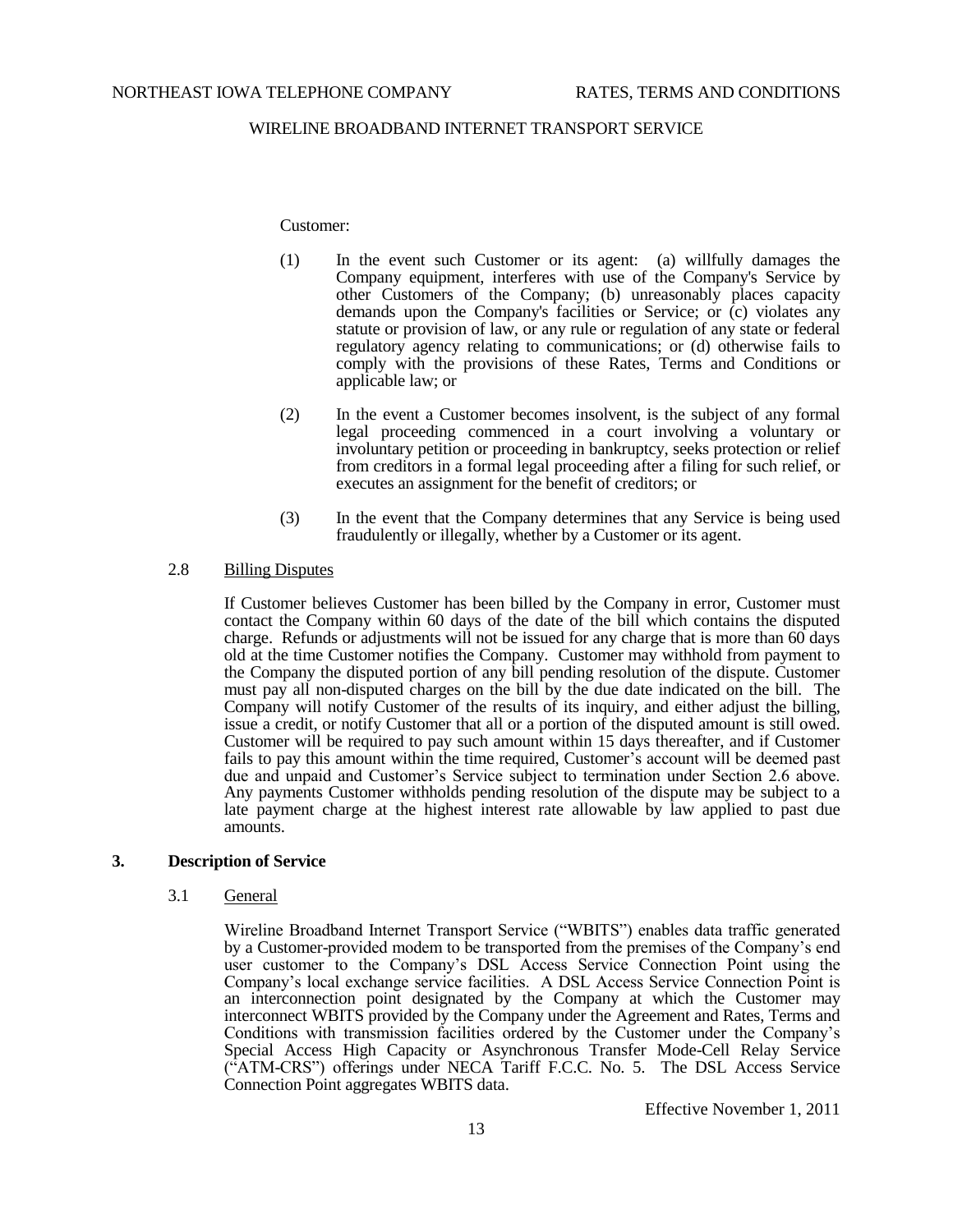### 3.1.A ATM-CRS Network Ethernet Connections

Customers may connect to the DSL Access Service Connection Point by ordering and maintaining an Ethernet-based Network-to-Network Interface ("NNI") Port as offered by the Company in NECA Tariff F.C.C. No. 5 under regulations at 16.2 therein, Asynchronous Transfer Mode Cell Relay Access Service, subject to charges established at NECA Tariff F.C.C. No. 5, Section 17.4.8.3(B), Asynchronous Transfer Mode Cell Relay Access Service. Transmission of Multi-Media data requires establishment by the Customer of an ATM-CRS Ethernet Port connection at the Company designated DSL Access Service Connection Point. The Company offers ATM-CRS Ethernet DSL Access Service Connections at 1 Gbps. In addition to the Ethernet-based NNI Port charge established at Section 17.4.8(B)(1)(b) of NECA Tariff F.C.C. No. 5, the DSL Access Service Connection per Basic NNI Port at Section 17.4.8(B)(4)(a)(ii) applies.

ATM-CRS DSL VCC charges indicated in NECA Tariff F.C.C. No. 5 do not apply to WBITS ordered from the Company. Additionally, Multi-Media rates indicated in NECA Tariff F.C.C. No. 5 do not apply to WBITS ordered from the Company.

### 3.1.B Special Access High Capacity Connection

The Company offers transport of Network Service Provider traffic between the Network Service Provider's designated premises and the DSL Access Service Connection Point through Special Access High Capacity Services under regulations at Section 7 of NECA Tariff F.C.C. No. 5 subject to charges at the Company's rates at Section 17.3.8. Special Access High Capacity connections do not support Ethernet connections to the Company's WBITS network. The Company offers Special Access High Capacity DSL Access Connections at 1.544 Mbps or 44.736 Mbps.

# 3.1.C Designated End User Premises

The Company's WBITS allows Customers to establish broadband Internet connections to the Customer's designated end user customer premises.

The connection speed or "sync rate" is between the NID at the Customer's designated end user customer premises and the packet-mode data modem equipment. Actual data transfer or throughput may be lower than the sync-rate due to Internet congestion, server or router speeds, protocol overheads, end user use of multiple applications and other factors that may not be under the Company's control.

WBITS will be provided by the Company subject to the availability and limitations of Company Wire Centers and outside plant facilities.

### 3.2 Service Options

WBITS is provided by the Company based on available Service options.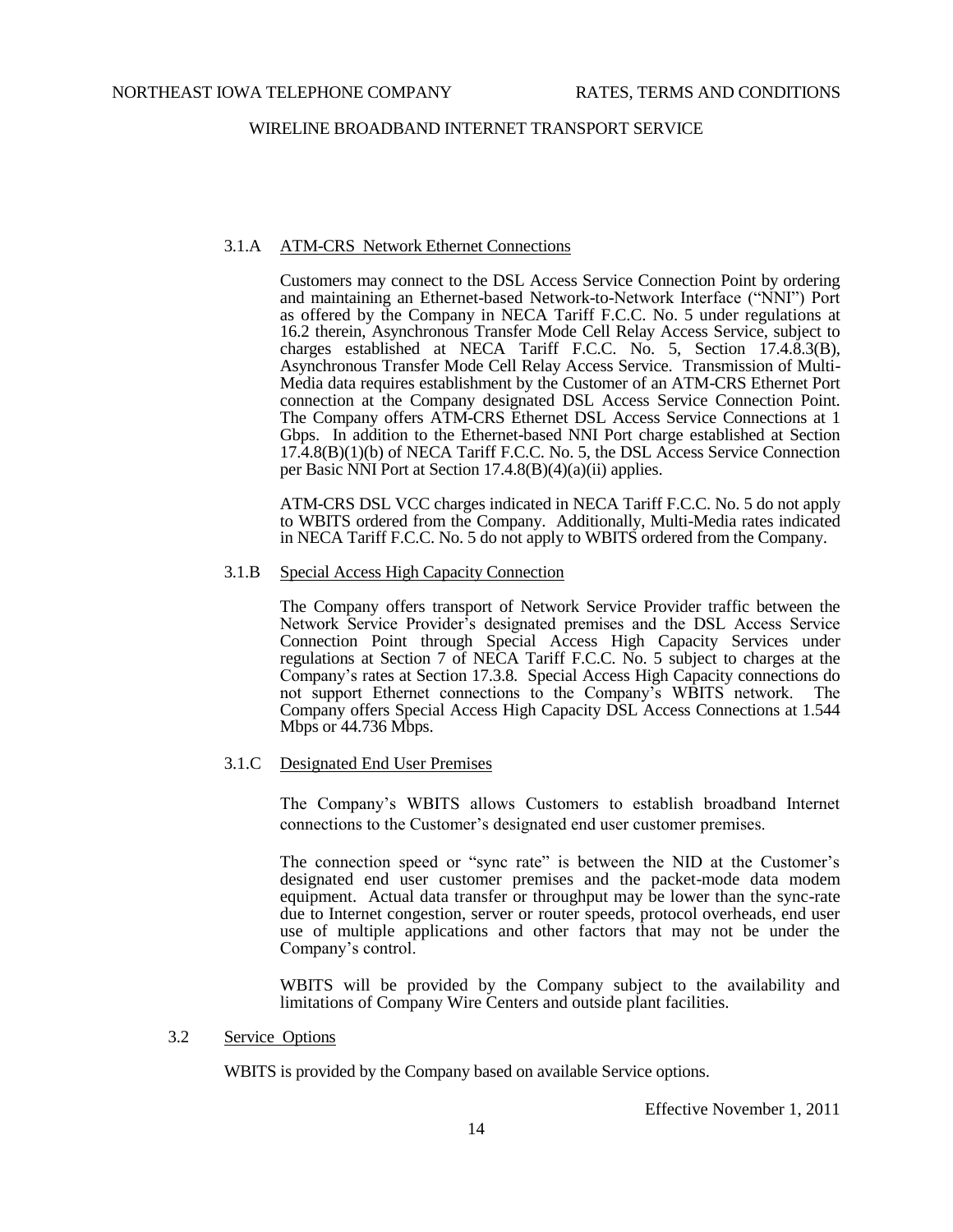WBITS is available in the Downstream and Upstream options established by the Company as indicated in Section 4 following. Each option offered by the Company shall specify the downstream and upstream speeds.

- 3.3 WBITS Provisioning
	- 3.3.A Responsibility of the Company
		- (1) WBITS will be provisioned over existing Company local exchange service lines or copper facilities.
		- (2) The Company will determine if the associated local exchange service line or copper facilities are suitable for use with the WBITS option ordered by the Customer. Service will not be provided on lines that are not suitable for WBITS or on lines that produce interference with other services provided by the Company.
		- (3) The Company will provision and maintain WBITS for the Customer between the NID at the Customer's designated end user customer premises and the Customer's Special Access High Capacity DSL Access Connection Point.
		- (4) The Company reserves the right to temporarily interrupt WBITS for wire center or network maintenance, software updates, and in emergency situations.

# 3.3.B Responsibility of the Customer

- (1) The Customer is responsible for obtaining and installing compatible Customer end user customer premises equipment (DSL modems and/or routers) used for connection to Company WBITS
- (2) The Customer is responsible for ensuring the continuing compatibility of CPE at the end user premises. The Customer and/or end user shall be responsible for any expenses incurred for required changes to Customer and/or end user equipment or facilities in order to make such equipment or facilities compatible with Company WBITS.
- (3) The Customer is responsible for providing the Company with the necessary information to provision the WBITS to its end user customers.
- (4) The Customer ordering WBITS on behalf if its end user customers must obtain and maintain record of a letter of agency authorizing the Customer to act as the agent of the end user subscriber. Upon request from the Company, the Customer will provide the Company with a copy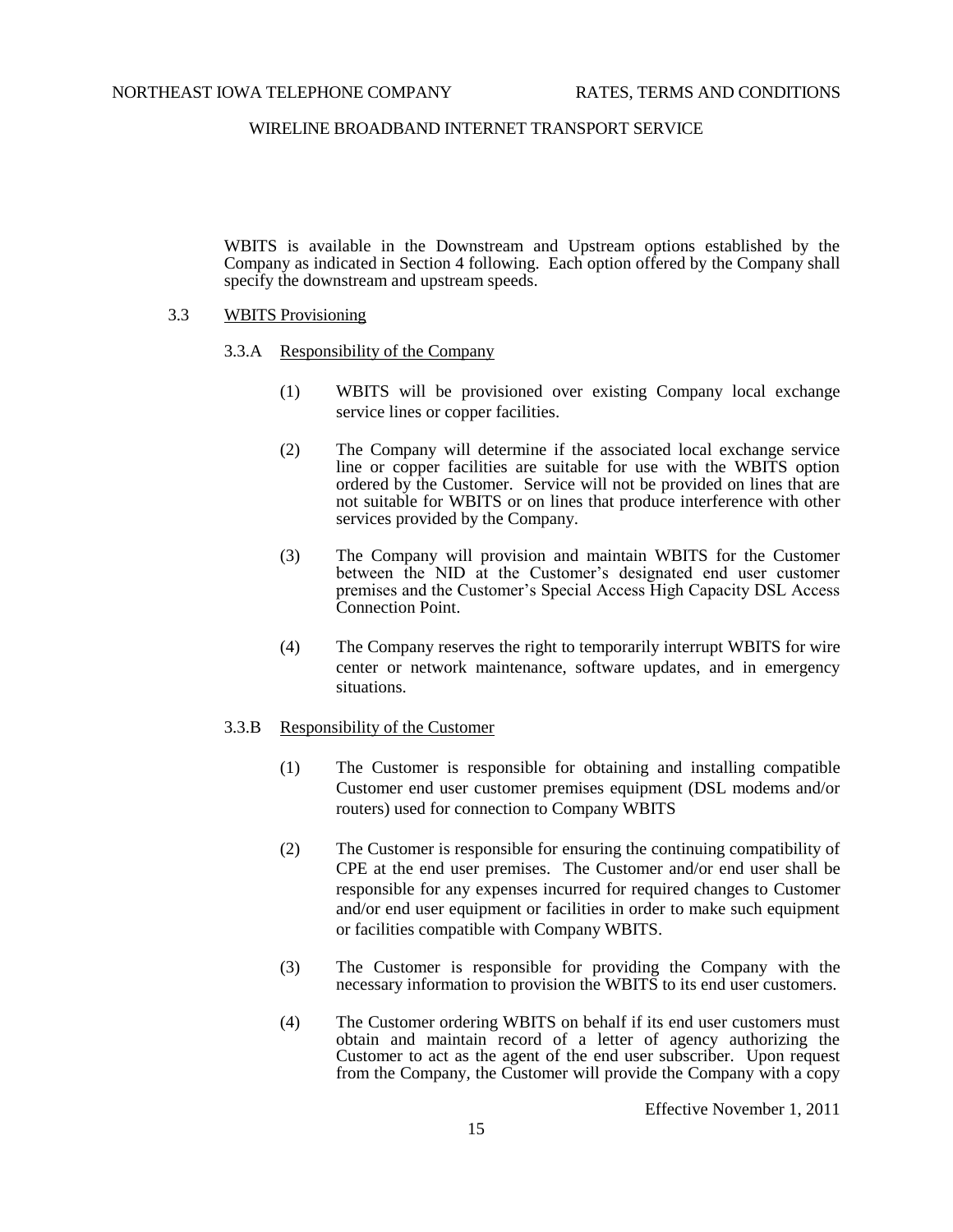of the letter of agency.

- (5) The Customer must have connectivity to Company's Special Access High Capacity Service network where Customer chooses to purchase WBITS. The rates and charges for Special Access High Capacity Service are in addition to the rates and charges for WBITS as set forth in these Rates, Terms and Conditions.
- (6) The Customer will obtain the appropriate authorization to allow the Company's employees or agents to enter the Customer's designated end user customer premises at any reasonable hour for the purpose of installing, inspecting, repairing or removing the NID or drop associated with WBITS.
- (7) The Customer is responsible for providing all Customer support, marketing, billing, ordering and repair to and for its end users.
- (8) The Customer is responsible for all dealings with its end user customers.
- (9) The Customer shall at all times be the customer of record with respect to all Services purchased hereunder and shall be responsible for payment to Company. Customer retains all responsibility for billing its end user customers and for any claim an end user customer may make concerning unauthorized billing.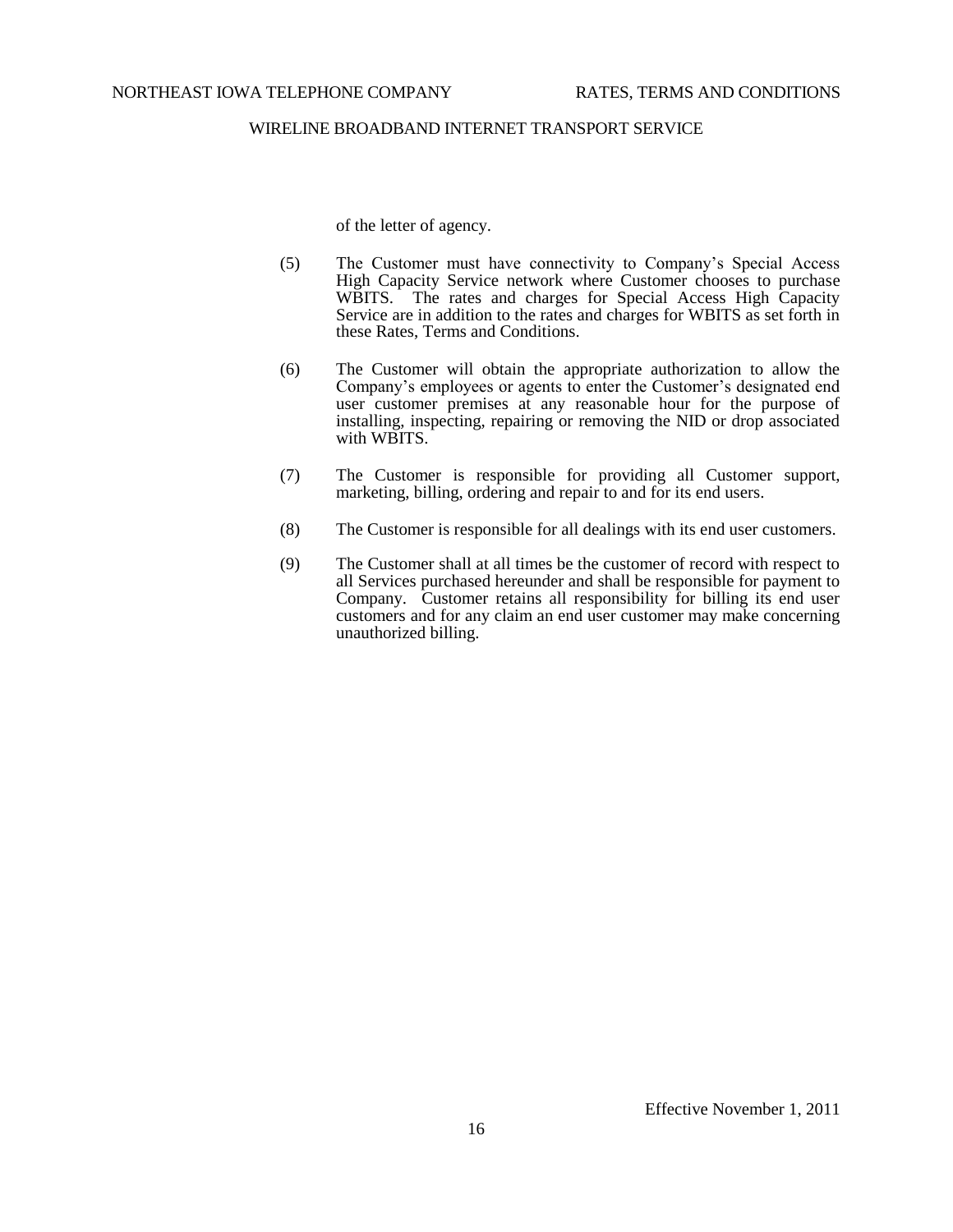## 3.4 Rate Regulations

### 3.4.A Rate Elements

There are four types of rates and charges applicable to WBITS. These are a monthly connection WBITS access service connection charge, a monthly WBITS line rate, a nonrecurring charge, and a WBITS network reconfiguration charge.

### (1) Monthly WBITS Access Service Connection Charge

A single monthly WBITS Access Service Connection Charge applies for each month the Customer connects to the Company's WBITS network. Monthly Access Service Connection Charges are based on the volume of WBITS lines provided to the Customer for the month preceding the billing period.

## (2) Monthly WBITS Line Rates

The monthly WBITS Line Rate applies each month or fraction thereof for each local exchange service line equipped with WBITS.

For purposes of application of the Monthly WBITS Line Rate, WBITS may be ordered under any of the following options that are offered by the Company as indicated following.

Monthly Rates Without Discount - Customers may order WBITS at a monthly rate without discount. Monthly rates apply without any volume or term commitment. There is no minimum period for WBITS.

WBITS Term and Volume Plan (TVP) Rates - Customers may order WBITS under WBITS Term and Volume Plan (TVP) Rates as indicated following.

# (3) Nonrecurring Charges

A nonrecurring charge applies per local exchange service line for the installation of WBITS. For three (3) year term commitments, the nonrecurring charge for connection of the Customer's service to an end user customer does not apply.

A nonrecurring charge also applies to the establishment of a WBITS Access Connection.

(4) WBITS Network Reconfiguration Charge

Effective November 1, 2011 A WBITS Network Reconfiguration Charge applies when the WBITS Customer's ISP requests the Company to modify the Company's network to accommodate a change in the WBITS Customer's existing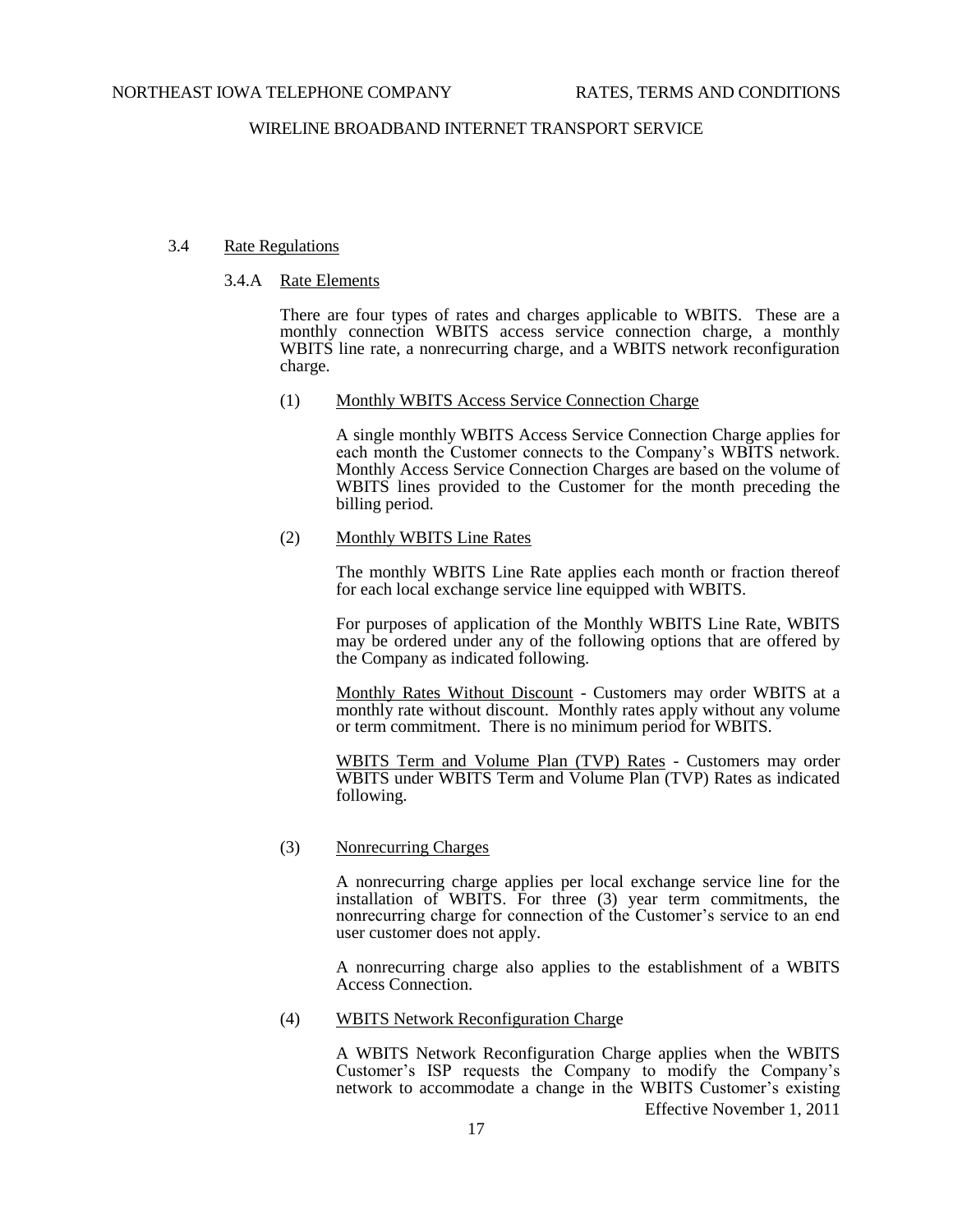WBITS line. A nonrecurring charge applies for each request per WBITS line. The Company will bill the WBITS Network Reconfiguration Charge to the WBITS Customer's ISP. No WBITS Network Charge to the WBITS Customer's ISP. Reconfiguration Charge shall apply where the change requested by the WBITS Customer is for an increase in WBITS transmission speed. No WBITS Network Reconfiguration Charge shall apply where the change requested by the WBITS Customer is for an increase in volume and/or term commitment.

All changes to existing WBITS (including but not limited to change of ISP), other than changes involving WBITS Access Network Reconfigurations and administrative activities, will be treated as a discontinuance of the existing service and an installation of a new service. A nonrecurring installation charge will apply per WBITS line for this work activity.

# ( 5) WBITS Add-On Increments

If the customer orders WBITS Add-On Increments at the same time as ordering the underlying WBITS line, only the nonrecurring charge for the underlying WBITS line applies and the nonrecurring charge for the WBITS Add-On Increment does not apply. If WBITS Add-On Increments are added to an existing WBITS Line, a single WBITS Add-On Increment nonrecurring charge applies without regard to the number of 1 Mbps Add- On Increments added as part of the same customer order. For purposes of assessing WBITS Add-On Increment nonrecurring charges, multiple Add- On Increments added at the same time can be Downstream only, Upstream only or a combination of Downstream and Upstream.

## 3.4.B Changes

All changes to existing WBITS (e.g., a change of Network Service Provider and restoral of the WBITS following a disconnect for non-payment of charges and/or a disconnect of the associated local exchange service line for any reason), other than changes involving WBITS Network Reconfigurations under Section 16.8.6(C) following and administrative activities, will be treated as a discontinuance of the existing service and an installation of a new service. A nonrecurring installation charge will apply per WBITS line for this work activity.

The following administrative changes will be made without charge to the Customer:

- Change of customer designated premises address when the change of address is not a result of a physical relocation of equipment,
- Change in billing data (name, address or contact name or telephone),
- Change of billing account number,
- Change of agency authorization that requires no changes to the Company's network,
- Change of Customer contact name or telephone number, and
- Change of jurisdiction.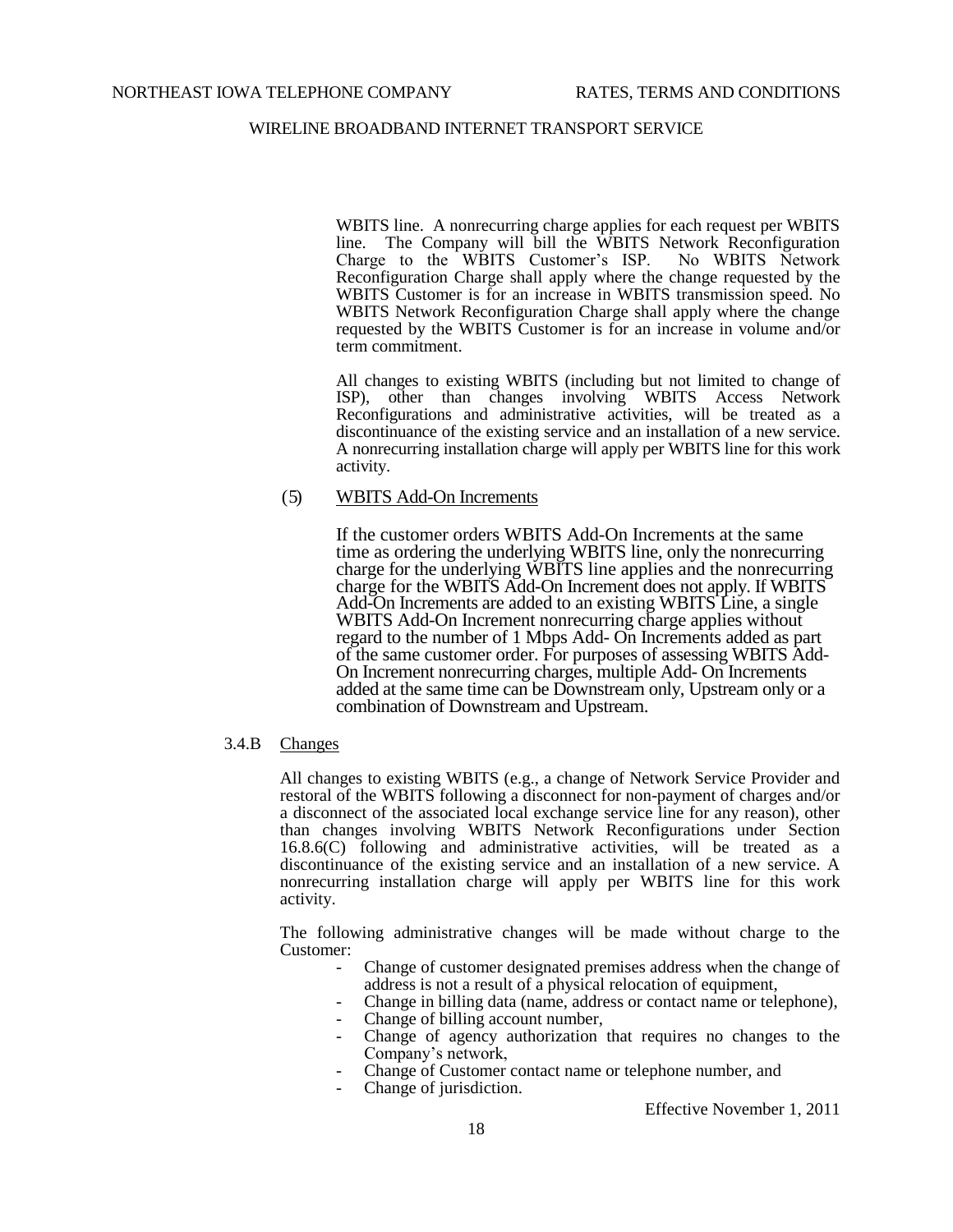### 3.4.C Line Conditioning

Line conditioning is available, at no charge, and may be required if the facility will not accommodate WBITS technology. This may include, but is not limited to, the removal of load coils, bridge taps and/or repeaters. The Company does not warrant that line conditioning will permit the provision of WBITS technology.

#### 3.4.D Minimum Period

The minimum period for which WBITS is provided to a Customer and for which charges are applicable is one (1) month.

### 3.4.E Moves

A move involves a change in the physical location of one of the following:

- The Point of Termination at the Customer designated end user customer premises
- The Customer's designated end user customer premises

The charges for the move are dependent on whether the move is to a new location within the same building or to a different building.

(1) Moves within the Same Building

When the move is to a new location within the same building, the charge for the move will be an amount equal to one half of the nonrecurring (i.e., installation) charge for the service termination affected. There will be no change in the minimum period requirements.

(2) Moves to a Different Building

Moves to a different building will be treated as a discontinuance and start of service and all associated nonrecurring charges will apply. New minimum period requirements will be established for the new services. The Customer will also remain responsible for satisfying all outstanding minimum period charges for the discontinued service.

## 3.4.F WBITS Term and Volume Plan (TVP) Rates

(1) Description - The WBITS Term and Volume Plan (TVP) allows Customers discounted access rates based upon the volume and/or term commitment. Rates will be based upon the TVP selected by the Customer.

Term plans of one (1) and three (3) years may be available to all Customers at applicable rates set forth herein regardless of when the subscription is made for a WBITS TVP arrangement. The Customer must designate on the order the type of payment plan selected. The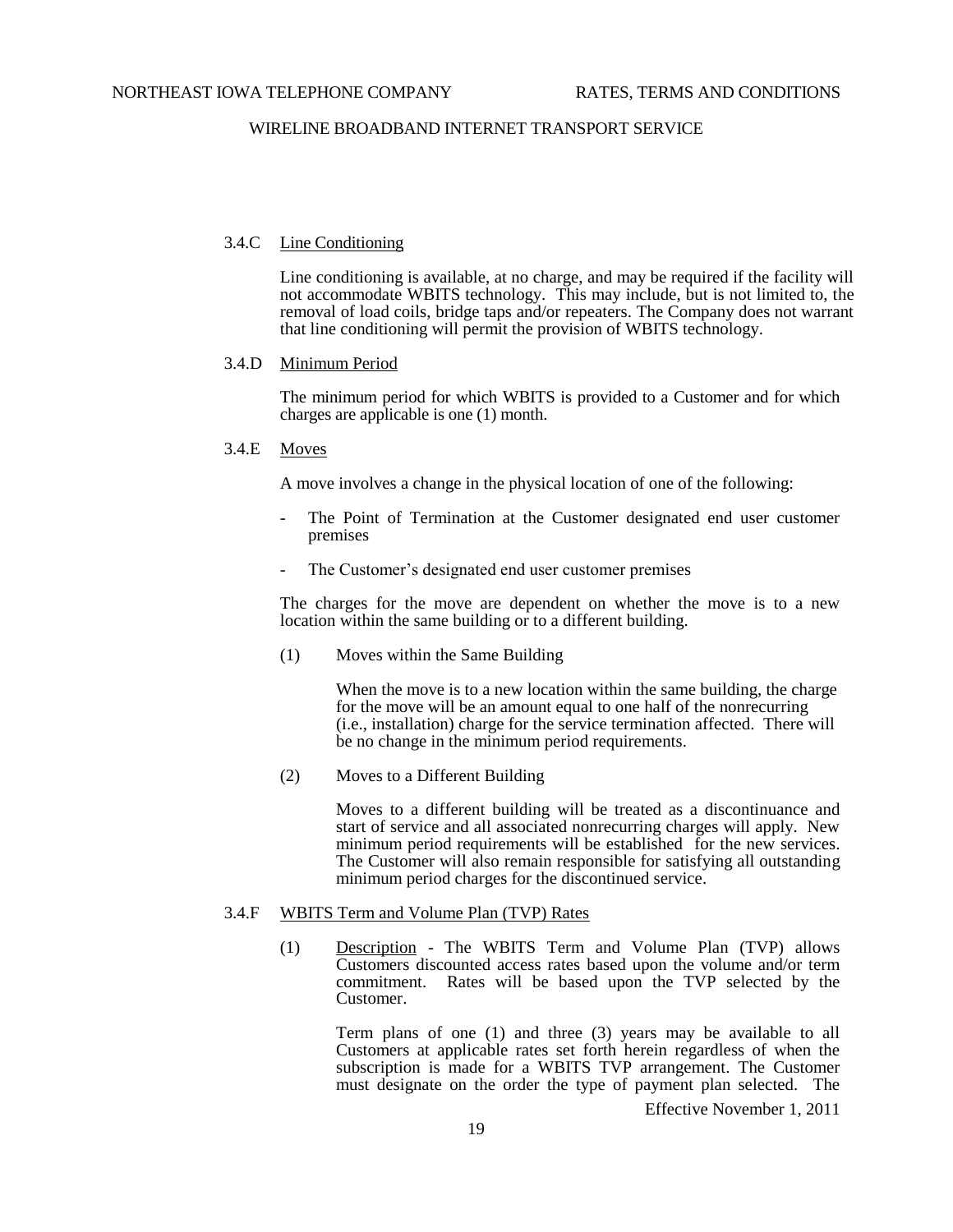selected term shall apply to all WBITS access lines ordered by the Customer.

The minimum volume commitment of the TVP selected must be met within six (6) months of initiation of the term and for one (1) year term commitments and within twelve (12) months of initiation of the term for three (3) year term commitments. Volume equals total WBITS access lines for all speed combinations for all study areas comprising the Company.

(2) Rate Application - Upon expiration of a TVP period, the Customer may choose a new TVP period, convert to month-to-month or terminate service. The month-to-month rates will be those rates that are in effect at the time of conversion. If the Customer fails to make a choice by the end of the TVP period, the WBITS will continue billing at the existing term and volume commitment level rates and a new TVP period will begin based on previously effective term and volume commitment. All terms and conditions, including Termination Liabilities will apply to the new TVP period.

Conversion to a month-to-month or different TVP period will require the Customer to submit a change order. Conversion of existing TVP service to a different TVP period will be allowed without application of any nonrecurring charges.

(3) Changes in Length of TVP Period

The Customer may elect to convert to a new TVP period subject to the following conditions:

- (a) Credit will not be given toward the new payment period for payments made under the original TVP arrangement.
- (b) Nonrecurring charges will not be reapplied for existing service(s).
- (c) If the new TVP period is shorter in length than the time remaining under the existing TVP, the change to the new TVP period constitutes a discontinuance of the existing TVP service and termination liability charges apply.
- (4) Rate Changes The Customer may terminate the TVP without penalty or liability should the rates increase during the term of the existing TVP, with the exception of rate changes that may occur as a result of any rate increases resulting from FCC prescription or order that either directly or indirectly affects the cost to the Company of providing WBITS.
- (5) Annual Review Each Customer's TVP will be reviewed from time to time, including but not limited to, at six (6) months for one (1) year terms and at 12 months for three (3) year terms. The Customer will be notified as to the status of the TVP if the in-service quantity of WBITS access lines falls below the minimum volume commitment. An allowance of up to 3% will be considered as still having met the volume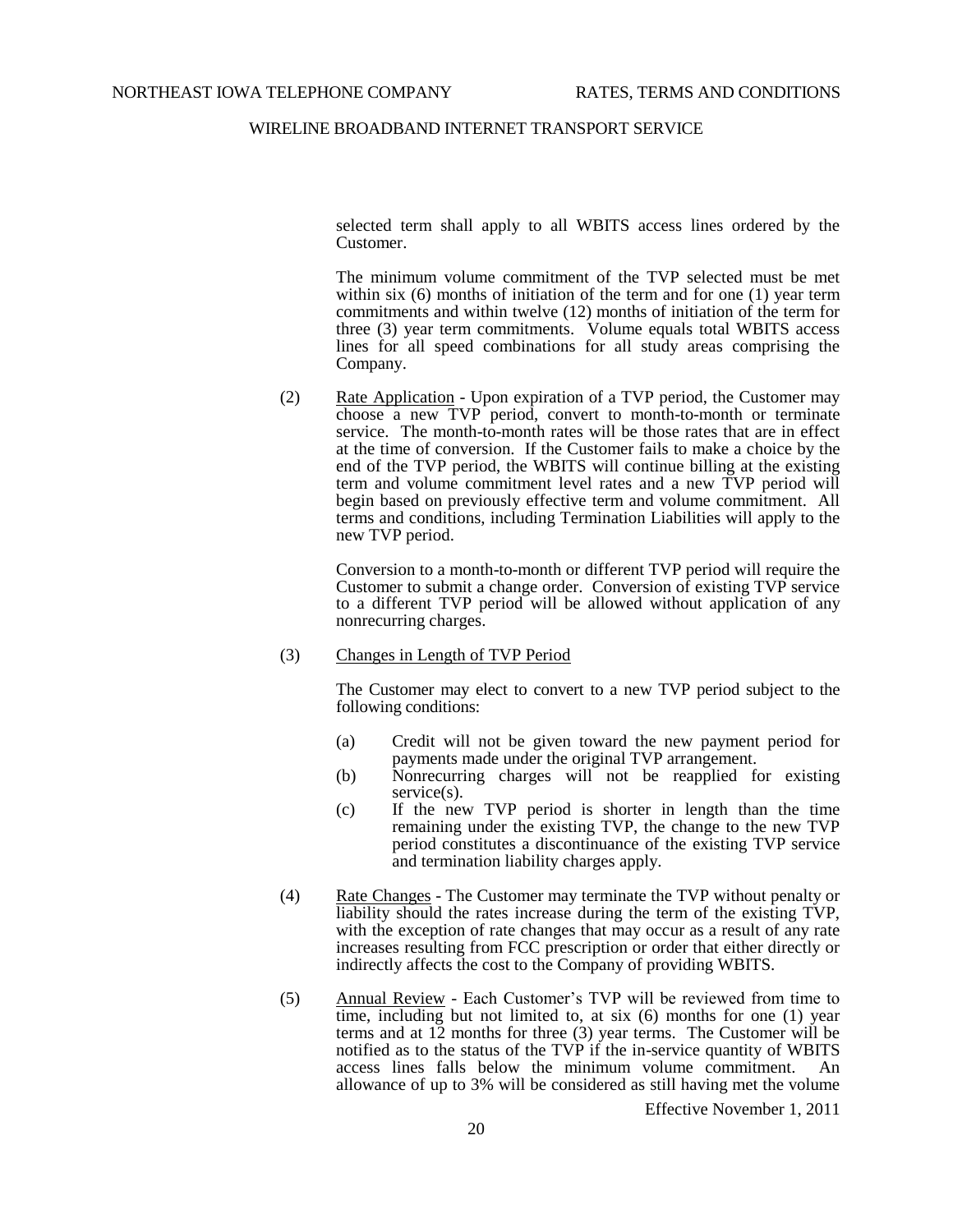commitment. Where the Customer has less than the volume commitment quantity for a specified discount, charges will be assessed.

If the total number of WBITS lines in service qualifies the Customer for a lower TVP rate, the Customer will have the option of increasing the commitment quantity for the remainder of the plan.

- (6) TVP Conditions After enrolling in the plan, the Customer may delete or add WBITS rated at the specified term period/threshold level rate at any time during the plan.
- (7) Shortfall Charges for Failing To Meet Commitment At the six (6) month review or any later review for one (1) year term commitments or the one (1) year review for three (3) year term commitments, if the total volume in service does not meet the volume commitment, a payment equal to the difference between the TVP rate and the highest rate that would have been charged for services not under the TVP plan plus 10% will be assessed. The payment will be calculated using the prorated WBITS aggregation quantity at the time of the review. The Customer may choose to increase the volume commitment within 30 days after enrollment to the TVP and continue the TVP arrangement or choose to be billed on a going forward basis under either a different TVP or under the month-to-month rates. If after 30 days, the TVP volume levels are not met, the TVP will be automatically changed to the standard month-to-month rates.
- (8) Termination Liability When a TVP service is discontinued prior to the end of the commitment term, termination liability charges will apply at the rate for which the Customer qualified at the time of termination based on committed term and actual volume level for the difference between the term and the actual months of service. If the difference includes a partial month, the portion of the termination liability for the partial month will be determined by proration based on the number of days of service relative to the calendar days in the month of partial service.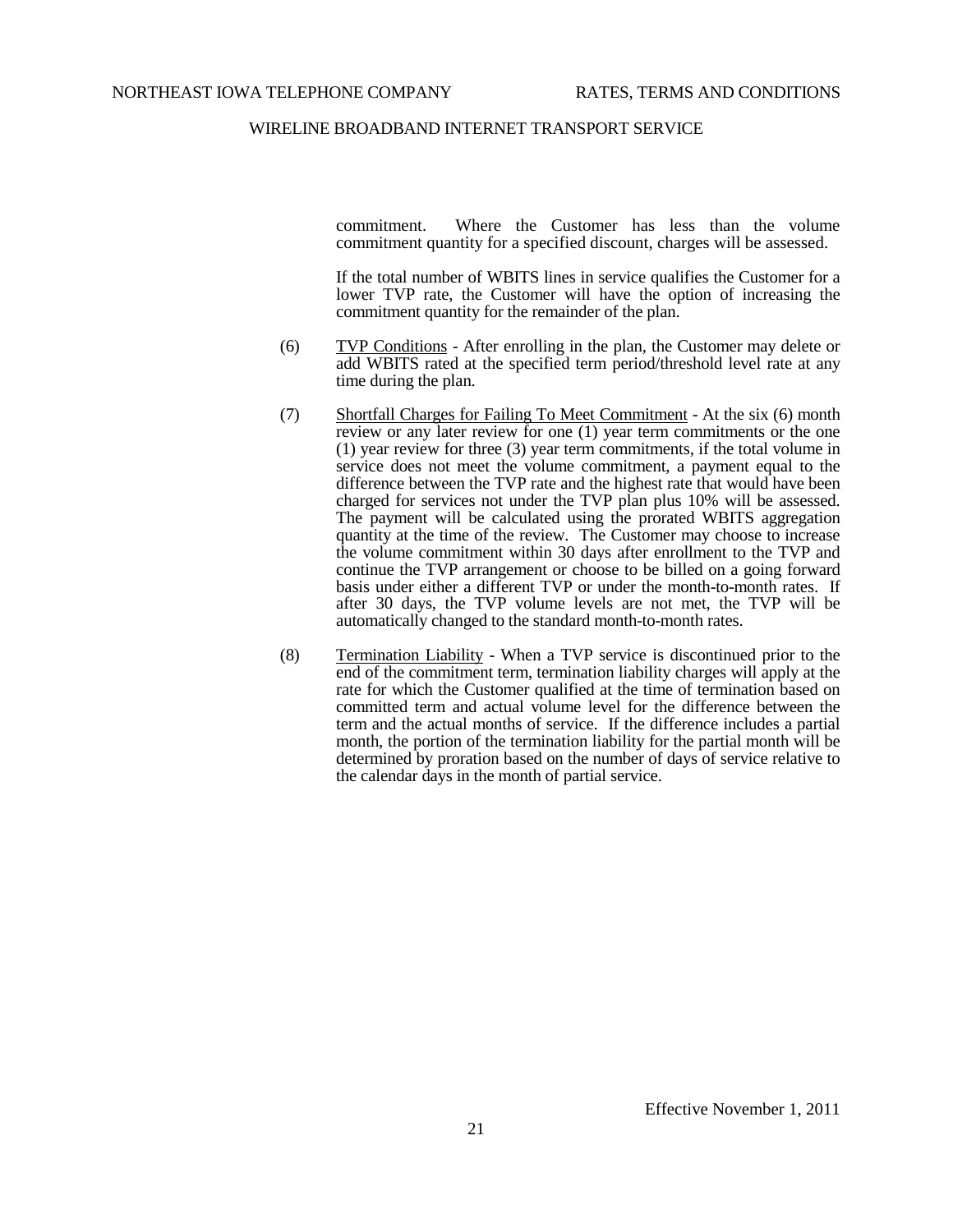# **4. Rates and Charges**

# **4.1 WBITS Access Service Connection**

Per WBITS Access Service Connection ordered between Customer and the Company's DSL Access Service Connection Point.

| <b>Term</b><br><b>Commitment</b> | <b>Monthly Recurring Charge</b> | Non-recurring<br><b>Charge</b>                                      |                                                                      |          |
|----------------------------------|---------------------------------|---------------------------------------------------------------------|----------------------------------------------------------------------|----------|
|                                  | 1 to 50                         | <b>Aggregate</b><br><b>Volume</b><br><b>Commitment</b><br>51 to 250 | <b>Aggregate</b><br><b>Volume</b><br><b>Commitment</b><br>251 to 500 |          |
| Month-to-Month                   | \$300.00                        | \$200.00                                                            | \$100.00                                                             | \$200.00 |
| 1 Year                           | N/A                             | \$300.00                                                            | \$200.00                                                             | \$200.00 |
| 3 Year                           | N/A                             | \$300.00                                                            | \$200.00                                                             | \$200.00 |

# **4.2 WBITS Network Reconfiguration Charge**

Nonrecurring Charge per WBITS access line reconfigured.

| <b>Term</b><br><b>Commitment</b> | <b>Prior Month</b><br><b>Volume</b><br>1 to<br>50 Lines | <b>Prior Month</b><br><b>Volume</b><br>$51$ to<br>250 Lines | <b>Prior Month</b><br><b>Volume</b><br>251 or More<br><b>Lines</b> |
|----------------------------------|---------------------------------------------------------|-------------------------------------------------------------|--------------------------------------------------------------------|
| Month-to-Month                   | \$30.00                                                 | \$25.00                                                     | \$20.00                                                            |
| 1 Year                           | \$25.00                                                 | \$20.00                                                     | \$15.00                                                            |
| 3 Year                           | \$20.00                                                 | \$15.00                                                     | \$10.00                                                            |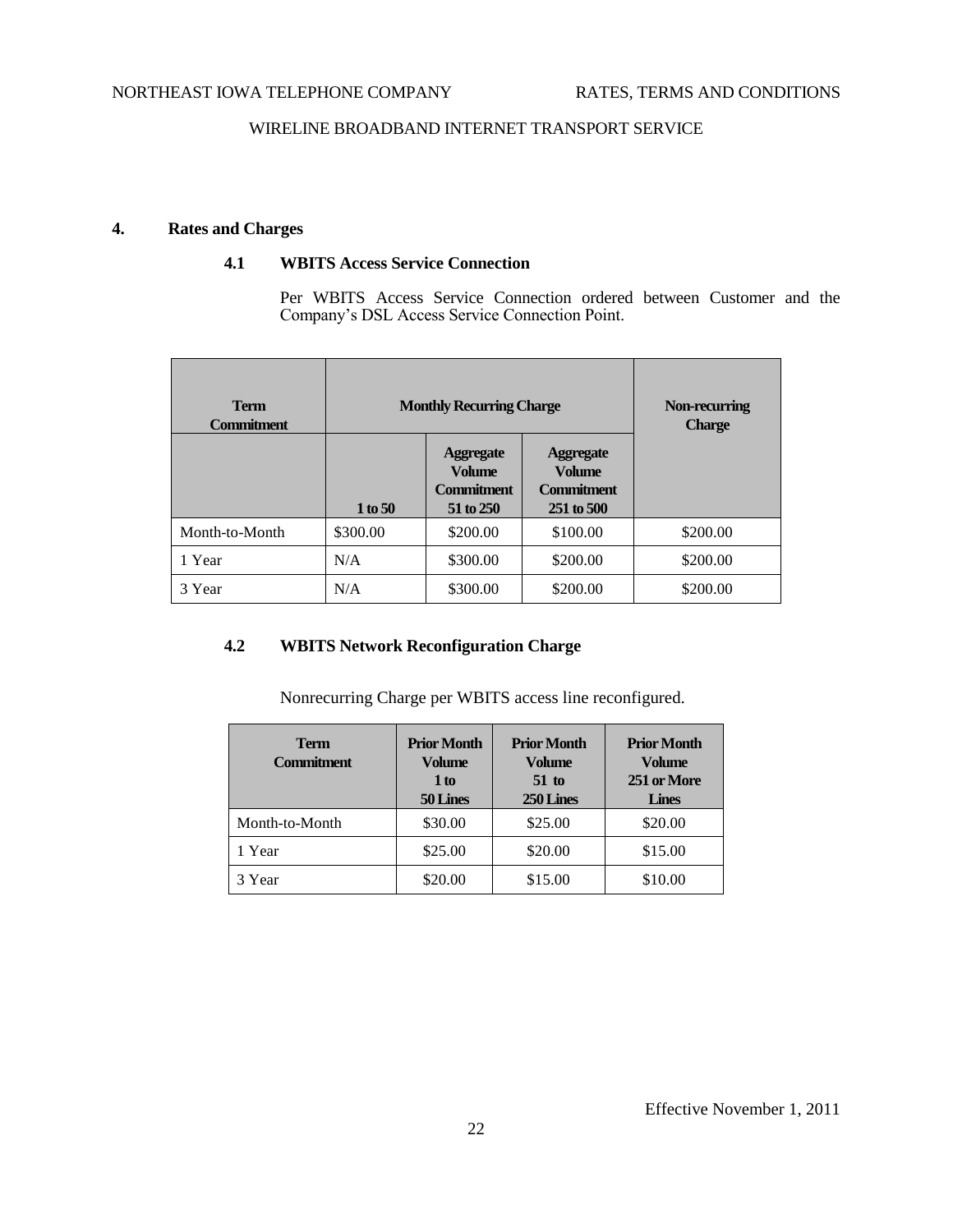|              |                                  | Speed (Mbps) - Up To |          | <b>Monthly Recurring Charges</b> |                                  |                                        |                                |
|--------------|----------------------------------|----------------------|----------|----------------------------------|----------------------------------|----------------------------------------|--------------------------------|
|              |                                  | Down-                | $Up-$    | Month-                           | <b>Volume Commitment(1)</b>      |                                        |                                |
| <b>Class</b> | <b>Term</b><br><b>Commitment</b> | stream               | stream   | $to$ -<br><b>Month</b>           | Level 1-<br>$51$ to<br>250 Lines | Level 2-<br>251 to 500<br><b>Lines</b> | Non-recurring<br><b>Charge</b> |
| Voice Data   | None                             | 1 Mbps               |          | \$5.03                           |                                  |                                        | \$99.00                        |
| Voice Data   | None                             |                      | 1 Mbps   | \$22.12                          |                                  |                                        | \$99.00                        |
| Voice-Data   | None                             | 6 Mbps               | 512 kbps | \$30.18                          |                                  |                                        | \$99.00                        |
| Voice-Data   | None                             | 6 Mbps               | 1 Mbps   | \$33.20                          |                                  |                                        | \$99.00                        |
| Voice Data   | None                             | 10 Mbps              | 10 Mbps  | \$271.50                         |                                  |                                        | \$99.00                        |
| Voice-Data   | None                             | 15 Mbps              | 3 Mbps   | \$36.80                          |                                  |                                        | \$99.00                        |
| Voice-Data   | None                             | 50 Mbps              | 5 Mbps   | \$42.50                          |                                  |                                        | \$99.00                        |
| Data Only    | None                             | 1 Mbps               |          | \$8.74                           |                                  |                                        | \$292.00                       |
| Data Only    | None                             |                      | 1 Mbps   | \$38.46                          |                                  |                                        | \$292.00                       |
| Data-Only    | None                             | 6 Mbps               | 512 kbps | \$52.45                          |                                  |                                        | \$292.00                       |
| Data-Only    | None                             | 6 Mbps               | 1 Mbps   | \$57.70                          |                                  |                                        | \$292.00                       |
| Data Only    | None                             | 10 Mbps              | 10 Mbps  | \$472.00                         |                                  |                                        | \$292.00                       |
| Data-Only    | None                             | 15 Mbps              | 3 Mbps   | \$61.30                          |                                  |                                        | \$292.00                       |
| Data-Only    | None                             | 50 Mbps              | 5 Mbps   | \$82.50                          |                                  |                                        | \$292.00                       |
| Voice Data   | 1 Year                           | 1 Mbps               |          |                                  | \$3.53                           | \$2.76                                 | \$99.00                        |
| Voice Data   | 1 Year                           |                      | 1 Mbps   |                                  | \$15.46                          | \$12.40                                | \$99.00                        |
| Voice-Data   | 1 Year                           | 6 Mbps               | 512 kbps |                                  | \$21.16                          | \$16.56                                | \$99.00                        |
| Voice-Data   | 1 Year                           | 6 Mbps               | 1 Mbps   |                                  | \$23.20                          | \$18.60                                | \$99.00                        |
| Voice Data   | 1 Year                           | 10 Mbps              | 10 Mbps  |                                  | \$189.90                         | \$151.60                               | \$99.00                        |
| Voice-Data   | 1 Year                           | 15 Mbps              | 3 Mbps   |                                  | \$26.80                          | \$22.50                                | \$99.00                        |
| Voice-Data   | 1 Year                           | 50 Mbps              | 5 Mbps   |                                  | \$32.50                          | \$27.50                                | \$99.00                        |

# **4.3a WBITS Monthly Recurring and Nonrecurring Line Charges**

(1) For volume commitments of 501 or greater, rates will be established on an Individual Case Basis (ICB) memorialized by an agreement incorporating by reference these rates, terms and conditions.

(2) The 1 Mbps options can be added to any other Down-stream/Up-stream combination on an incremental basis to achieve alternate speed configurations.